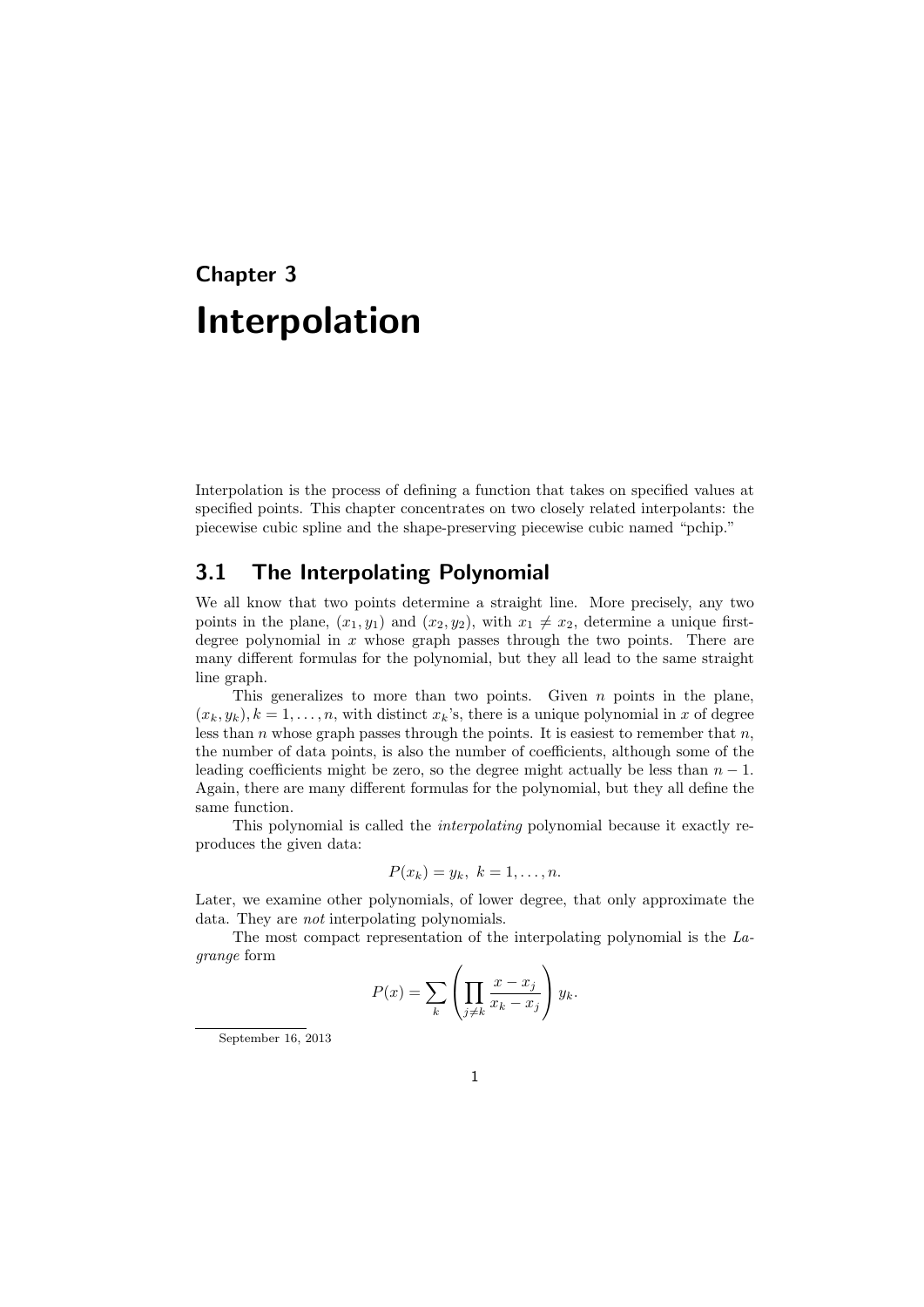There are *n* terms in the sum and  $n-1$  terms in each product, so this expression defines a polynomial of degree at most  $n-1$ . If  $P(x)$  is evaluated at  $x = x_k$ , all the products except the *k*th are zero. Furthermore, the *k*th product is equal to one, so the sum is equal to  $y_k$  and the interpolation conditions are satisfied.

For example, consider the following data set.

 $x = 0:3;$  $y = [-5 -6 -1 16];$ 

The command

disp([x; y])

displays

0 1 2 3 -5 -6 -1 16

The Lagrangian form of the polynomial interpolating these data is

$$
P(x) = \frac{(x-1)(x-2)(x-3)}{(-6)}(-5) + \frac{x(x-2)(x-3)}{(2)}(-6) + \frac{x(x-1)(x-3)}{(-2)}(-1) + \frac{x(x-1)(x-2)}{(6)}(16).
$$

We can see that each term is of degree three, so the entire sum has degree at most three. Because the leading term does not vanish, the degree is actually three. Moreover, if we plug in  $x = 0, 1, 2$ , or 3, three of the terms vanish and the fourth produces the corresponding value from the data set.

Polynomials are not usually represented in their Lagrangian form. More frequently, they are written as something like

$$
x^3 - 2x - 5.
$$

The simple powers of *x* are called *monomials*, and this form of a polynomial is said to be using the *power form*.

The coefficients of an interpolating polynomial using its power form,

$$
P(x) = c_1 x^{n-1} + c_2 x^{n-2} + \dots + c_{n-1} x + c_n,
$$

can, in principle, be computed by solving a system of simultaneous linear equations

$$
\begin{pmatrix} x_1^{n-1} & x_1^{n-2} & \cdots & x_1 & 1 \\ x_2^{n-1} & x_2^{n-2} & \cdots & x_2 & 1 \\ \cdots & \cdots & \cdots & \cdots & 1 \\ x_n^{n-1} & x_n^{n-2} & \cdots & x_n & 1 \end{pmatrix} \begin{pmatrix} c_1 \\ c_2 \\ \vdots \\ c_n \end{pmatrix} = \begin{pmatrix} y_1 \\ y_2 \\ \vdots \\ y_n \end{pmatrix}.
$$

The matrix *V* of this linear system is known as a *Vandermonde* matrix. Its elements are *n*<sup>−*j*</sup>

$$
v_{k,j} = x_k^{n-j}.
$$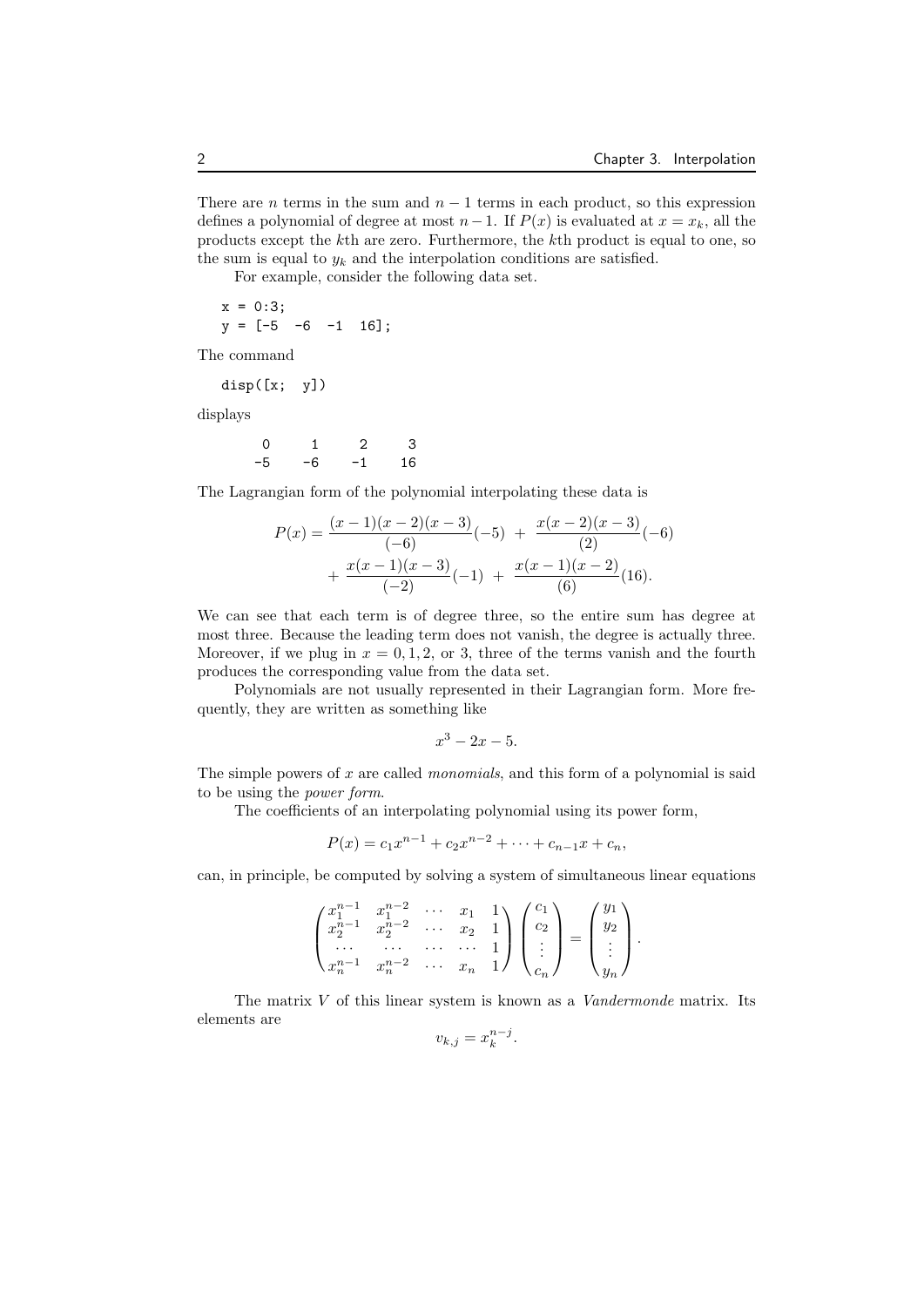The columns of a Vandermonde matrix are sometimes written in the opposite order, but polynomial coefficient vectors in Matlab always have the highest power first.

The MATLAB function vander generates Vandermonde matrices. For our example data set,

 $V = vander(x)$ 

generates

| V | $=$ |   |    |   |
|---|-----|---|----|---|
|   | 0   | 0 | 0  | 1 |
|   | 1   | 1 | 1. | 1 |
|   | 8   | 4 | 2  | 1 |
|   | 27  | 9 | 3  | 1 |
|   |     |   |    |   |

Then

 $c = V\ y$ '

computes the coefficients.

 $c =$ 1.0000 0.0000 -2.0000 -5.0000

In fact, the example data were generated from the polynomial  $x^3 - 2x - 5$ .

Exercise 3.6 asks you to show that Vandermonde matrices are nonsingular if the points  $x_k$  are distinct. But Exercise 3.18 asks you to show that a Vandermonde matrix can be very badly conditioned. Consequently, using the power form and the Vandermonde matrix is a satisfactory technique for problems involving a few well-spaced and well-scaled data points. But as a general-purpose approach, it is dangerous.

In this chapter, we describe several MATLAB functions that implement various interpolation algorithms. All of them have the calling sequence

$$
v = interp(x, y, u)
$$

The first two input arguments, x and y, are vectors of the same length that define the interpolating points. The third input argument, u, is a vector of points where the function is to be evaluated. The output v is the same length as u and has elements

 $v(k) =$ *interp* $(x, y, u(k))$ 

Our first such interpolation function, polyinterp, is based on the Lagrange form. The code uses Matlab array operations to evaluate the polynomial at all the components of u simultaneously.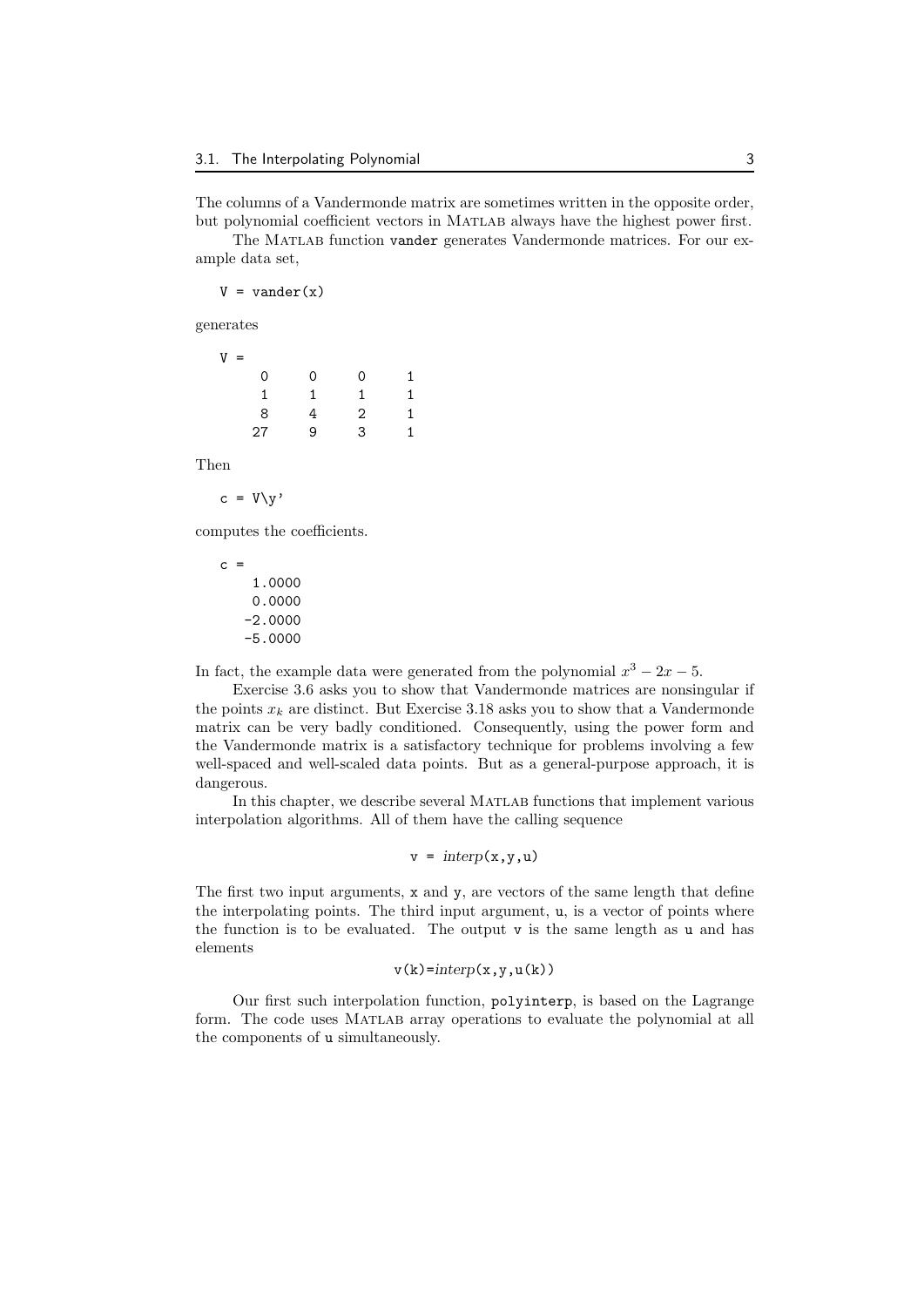```
function v = polyinterp(x,y,u)n = length(x);v = zeros(size(u));for k = 1:nw = ones(size(u));for j = [1:k-1 k+1:n]w = (u-x(j))./(x(k)-x(j)).*w;
   end
   v = v + w*y(k);end
```
To illustrate polyinterp, create a vector of densely spaced evaluation points.

 $u = -.25: .01:3.25;$ 

Then

 $v = polyinterp(x,y,u);$  $plot(x,y,'o',u,v,'-')$ 

creates Figure 3.1.



**Figure 3.1.** polyinterp.

The polyinterp function also works correctly with symbolic variables. For example, create

 $symx = sym('x')$ 

Then evaluate and display the symbolic form of the interpolating polynomial with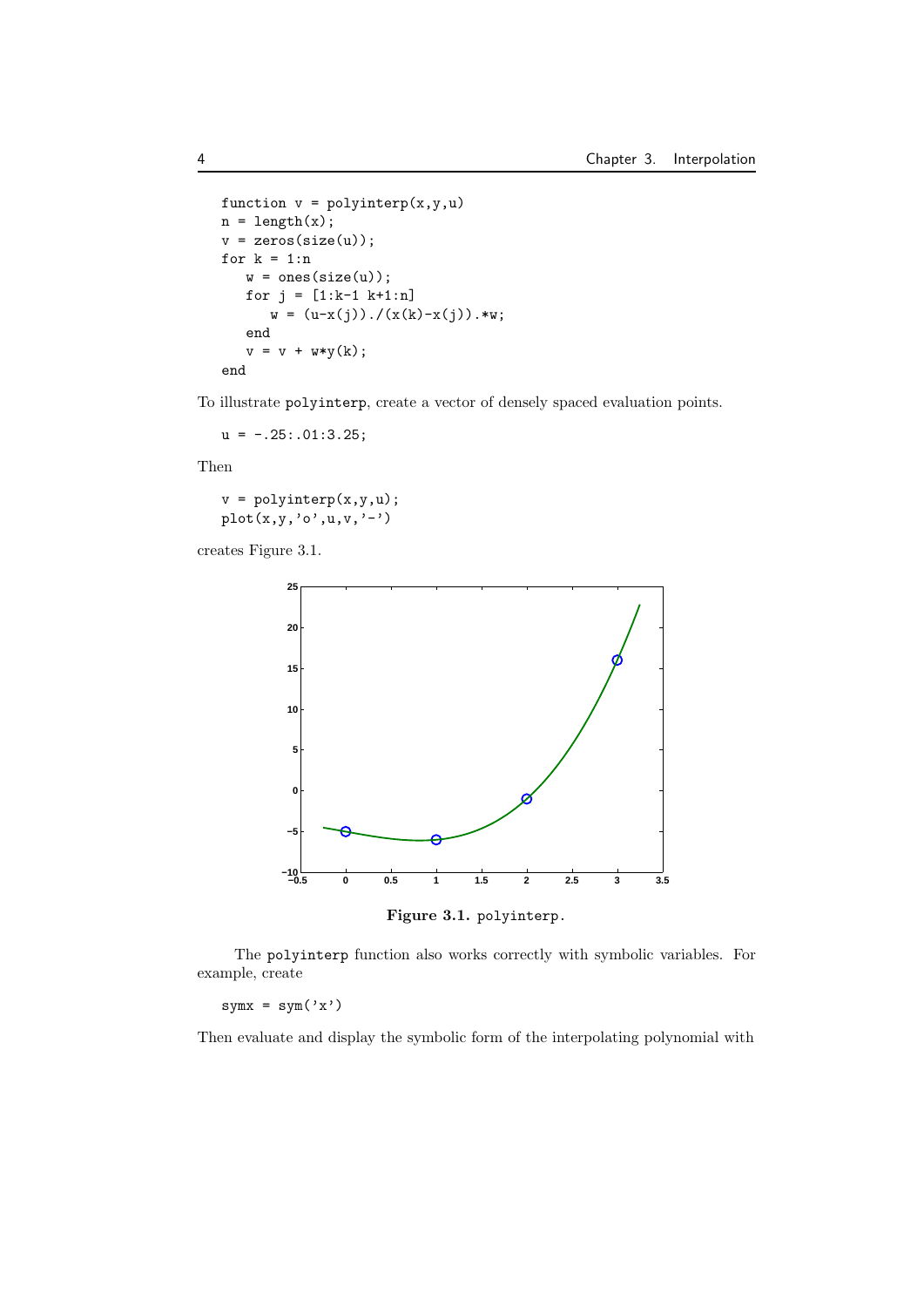$P = polyinterp(x, y, symx)$ pretty(P)

which produces

P = 
$$
(x*(x - 1)*(x - 3))/2 + 5*(x/2 - 1)*(x/3 - 1)*(x - 1) + (16*x*(x/2 - 1/2)*(x - 2))/3 - 6*x*(x/2 - 3/2)*(x - 2)
$$

$$
x (x - 1) (x - 3) / x / x
$$
  
\n
$$
x (x - 1) (x - 3) / x / x
$$
  
\n
$$
x (x - 1) (x - 2)
$$
  
\n
$$
x (x - 1) (x - 2)
$$
  
\n
$$
x (x - 2)
$$
  
\n
$$
x (x - 2)
$$
  
\n
$$
2 / x
$$
  
\n
$$
2 / x
$$
  
\n
$$
3
$$
  
\n
$$
x (x - 1) (x - 1) + 1
$$
  
\n
$$
3
$$
  
\n
$$
3
$$
  
\n
$$
-6 x | -3/2 | (x - 2)
$$
  
\n
$$
2 / x
$$

This expression is a rearrangement of the Lagrange form of the interpolating polynomial. Simplifying the Lagrange form with

 $P =$  simplify(P)

changes P to the power form

 $P =$  $x^3 - 2*x - 5$ 

Here is another example, with a data set that is used by the other methods in this chapter.

 $x = 1:6;$ y = [16 18 21 17 15 12]; disp([x; y])  $u = .75: .05:6.25;$  $v = polyinterp(x, y, u)$ ; plot(x,y,'o',u,v,'r-');

produces

1 2 3 4 5 6 16 18 21 17 15 12

and Figure 3.2.

Already in this example, with only six nicely spaced points, we can begin to see the primary difficulty with full-degree polynomial interpolation. In between the data points, especially in the first and last subintervals, the function shows excessive variation. It overshoots the changes in the data values. As a result, fulldegree polynomial interpolation is hardly ever used for data and curve fitting. Its primary application is in the derivation of other numerical methods.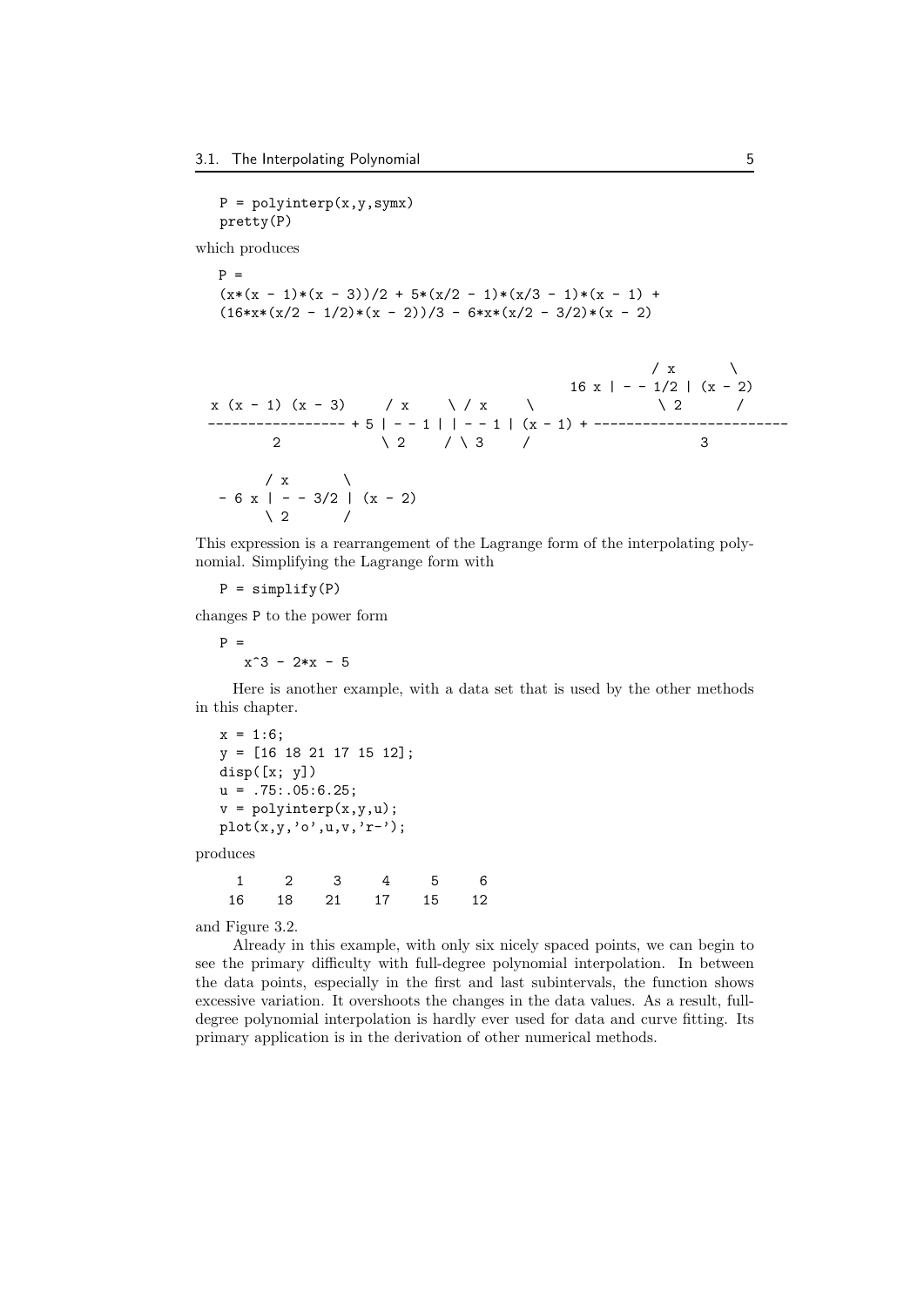

**Figure 3.2.** *Full-degree polynomial interpolation.*

#### **3.2 Piecewise Linear Interpolation**

You can create a simple picture of the data set from the last section by plotting the data twice, once with circles at the data points and once with straight lines connecting the points. The following statements produce Figure 3.3.

 $x = 1:6;$ y = [16 18 21 17 15 12];  $plot(x,y,'o',x,y,'-');$ 

To generate the lines, the Matlab graphics routines use *piecewise linear* interpolation. The algorithm sets the stage for more sophisticated algorithms. Three quantities are involved. The *interval index k* must be determined so that

$$
x_k \le x < x_{k+1}.
$$

The *local variable*, *s*, is given by

$$
s=x-x_k.
$$

The *first divided difference* is

$$
\delta_k = \frac{y_{k+1} - y_k}{x_{k+1} - x_k}.
$$

With these quantities in hand, the interpolant is

$$
L(x) = y_k + (x - x_k) \frac{y_{k+1} - y_k}{x_{k+1} - x_k}
$$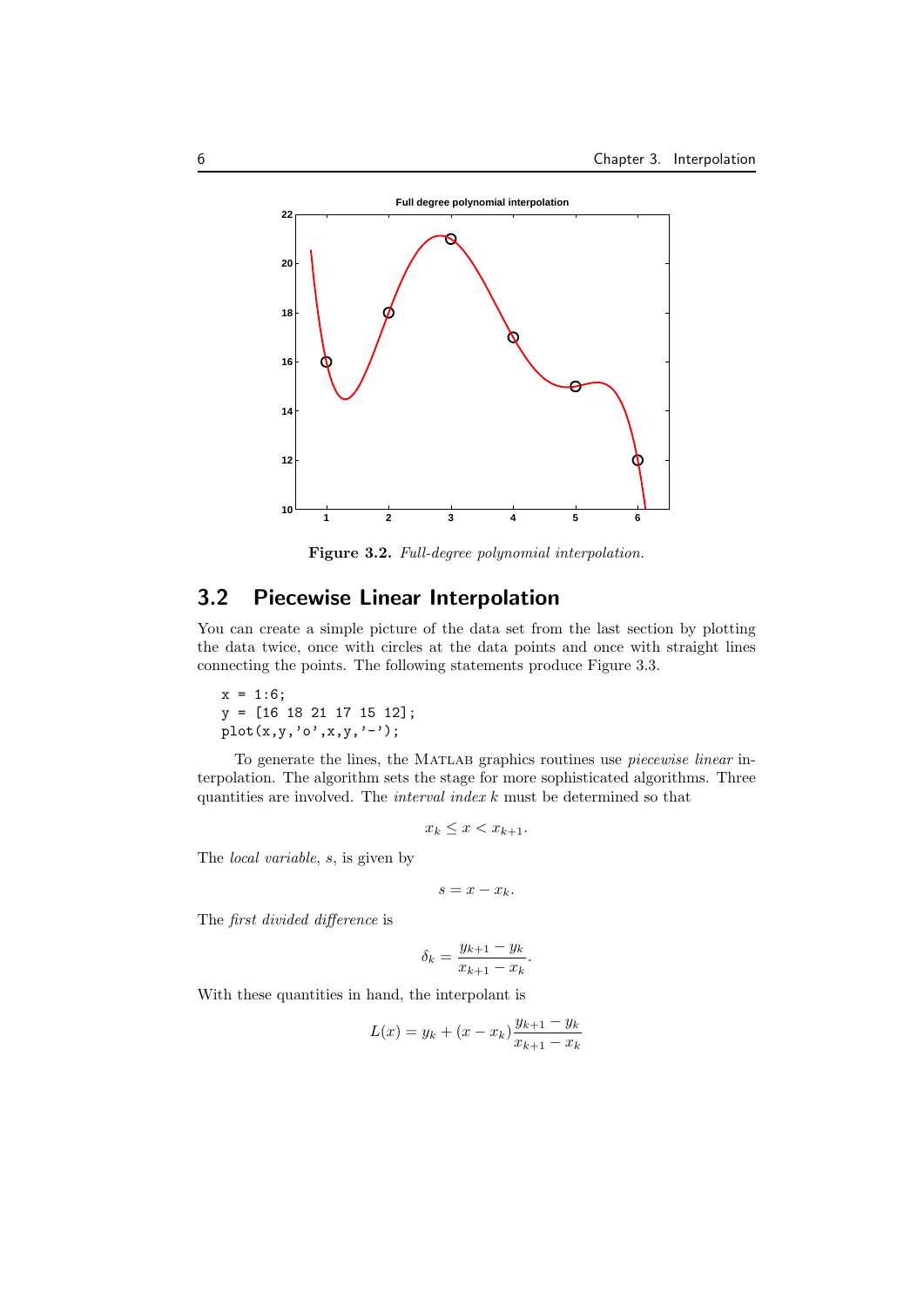

**Figure 3.3.** *Piecewise linear interpolation.*

$$
= y_k + s\delta_k.
$$

This is clearly a linear function that passes through  $(x_k, y_k)$  and  $(x_{k+1}, y_{k+1})$ .

The points  $x_k$  are sometimes called *breakpoints* or *breaks*. The piecewise linear interpolant  $L(x)$  is a continuous function of x, but its first derivative,  $L'(x)$ , is not continuous. The derivative has a constant value,  $\delta_k$ , on each subinterval and jumps at the breakpoints.

Piecewise linear interpolation is implemented in piecelin.m. The input u can be a vector of points where the interpolant is to be evaluated, so the index k is actually a vector of indices. Read this code carefully to see how k is computed.

```
function v = piecellin(x,y,u)%PIECELIN Piecewise linear interpolation.
% v = piecelin(x,y,u) finds the piecewise linear L(x)% with L(x(j)) = y(j) and returns v(k) = L(u(k)).
% First divided difference
   delta = diff(y)./diff(x);
% Find subinterval indices k so that x(k) \leq u \leq x(k+1)n = length(x);k = ones(size(u));for j = 2:n-1
```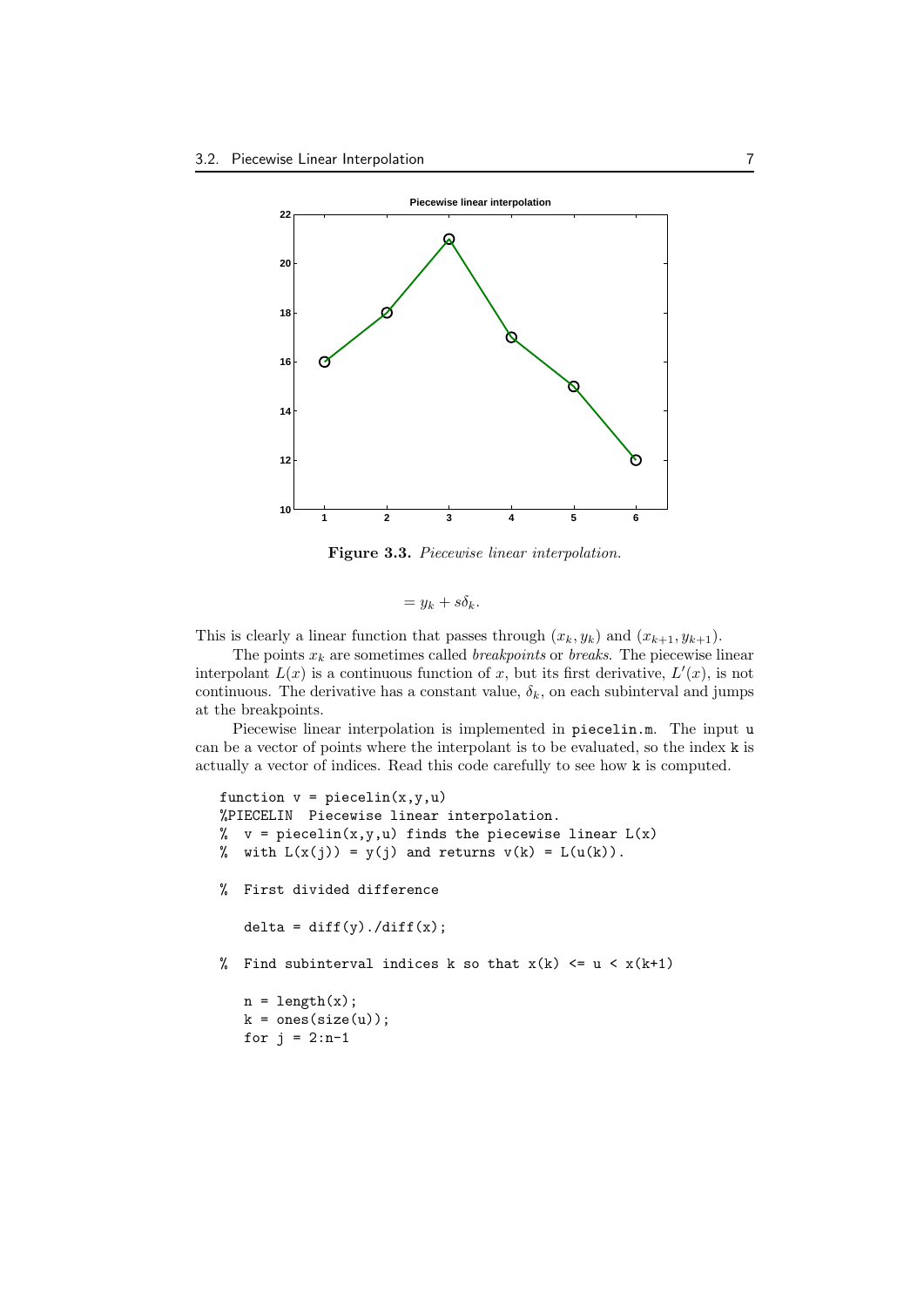$k(x(j) \le u) = j;$ end

% Evaluate interpolant

 $s = u - x(k);$  $v = y(k) + s.*delta(k);$ 

#### **3.3 Piecewise Cubic Hermite Interpolation**

Many of the most effective interpolation techniques are based on piecewise cubic polynomials. Let *h<sup>k</sup>* denote the length of the *k*th subinterval:

$$
h_k = x_{k+1} - x_k.
$$

Then the first divided difference,  $\delta_k$ , is given by

$$
\delta_k = \frac{y_{k+1} - y_k}{h_k}.
$$

Let  $d_k$  denote the slope of the interpolant at  $x_k$ :

$$
d_k = P'(x_k).
$$

For the piecewise linear interpolant,  $d_k = \delta_{k-1}$  or  $\delta_k$ , but this is not necessarily true for higher order interpolants.

Consider the following function on the interval  $x_k \leq x \leq x_{k+1}$ , expressed in terms of local variables  $s = x - x_k$  and  $h = h_k$ :

$$
P(x) = \frac{3hs^2 - 2s^3}{h^3}y_{k+1} + \frac{h^3 - 3hs^2 + 2s^3}{h^3}y_k
$$

$$
+ \frac{s^2(s-h)}{h^2}d_{k+1} + \frac{s(s-h)^2}{h^2}d_k.
$$

This is a cubic polynomial in *s*, and hence in *x*, that satisfies four interpolation conditions, two on function values and two on the possibly unknown derivative values:

$$
P(x_k) = y_k, \ P(x_{k+1}) = y_{k+1},
$$
  

$$
P'(x_k) = d_k, \ P'(x_{k+1}) = d_{k+1}.
$$

Functions that satisfy interpolation conditions on derivatives are known as *Hermite* or *osculatory* interpolants, because of the higher order contact at the interpolation sites. ("Osculari" means "to kiss" in Latin.)

If we happen to know both function values and first derivative values at a set of data points, then piecewise cubic Hermite interpolation can reproduce those data. But if we are not given the derivative values, we need to define the slopes  $d_k$  somehow. Of the many possible ways to do this, we will describe two, which MATLAB calls pchip and spline.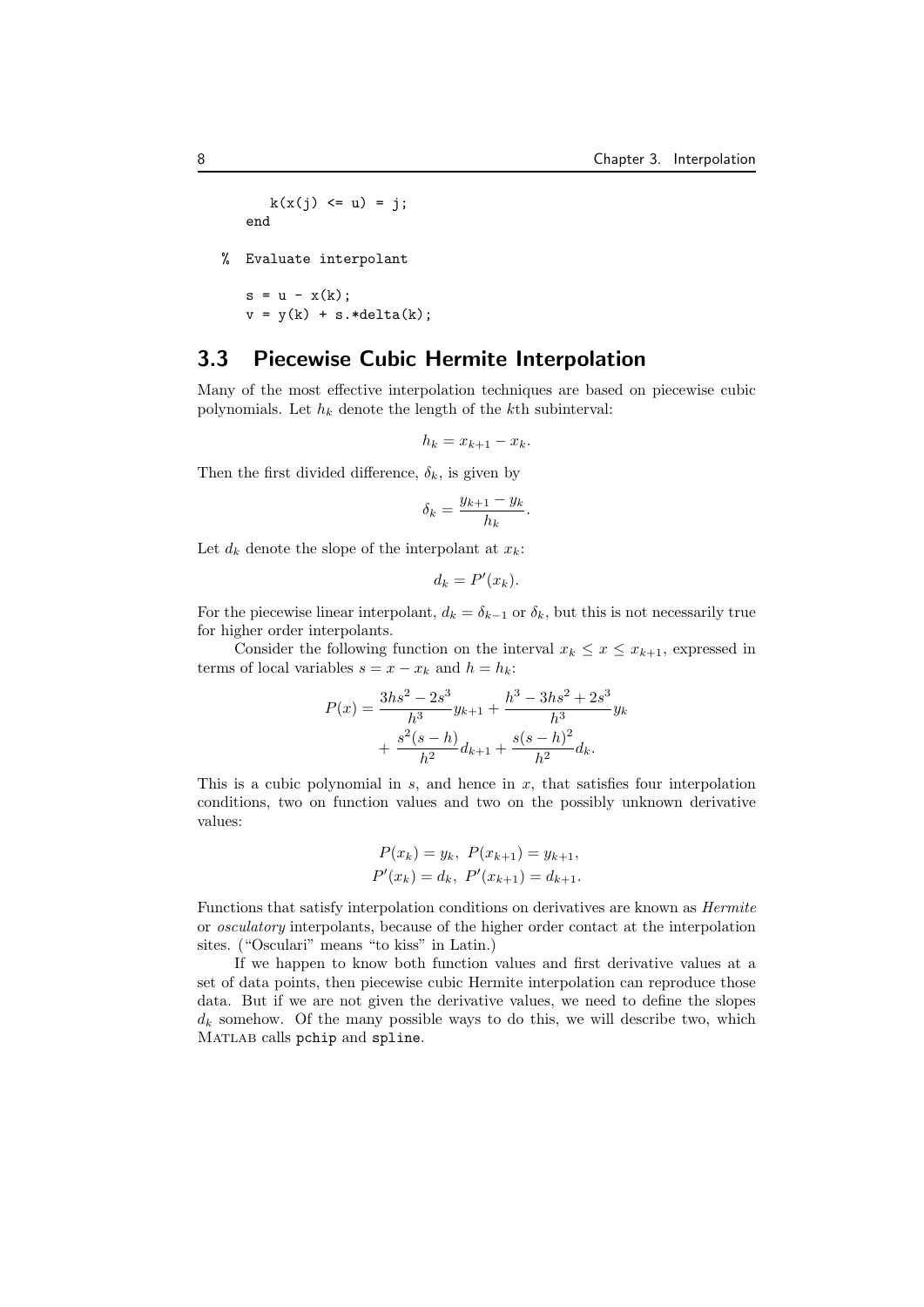### **3.4 Shape-Preserving Piecewise Cubic**

The acronym pchip abbreviates "piecewise cubic Hermite interpolating polynomial." Although it is fun to say, the name does not specify which of the many possible interpolants is actually being used. In fact, spline interpolants are also piecewise cubic Hermite interpolating polynomials, but with different slopes. Our particular pchip is a shape-preserving, "visually pleasing" interpolant that was introduced into Matlab fairly recently. It is based on an old Fortran program by Fritsch and Carlson [2] that is described by Kahaner, Moler, and Nash [3]. Figure 3.4 shows how pchip interpolates our sample data.



**Figure 3.4.** *Shape-preserving piecewise cubic Hermite interpolation.*

The key idea is to determine the slopes  $d_k$  so that the function values do not overshoot the data values, at least locally. If  $\delta_k$  and  $\delta_{k-1}$  have opposite signs or if either of them is zero, then  $x_k$  is a discrete local minimum or maximum, so we set

$$
d_k=0.
$$

This is illustrated in the first half of Figure 3.5. The lower solid line is the piecewise linear interpolant. Its slopes on either side of the breakpoint in the center have opposite signs. Consequently, the dashed line has slope zero. The curved line is the shape-preserving interpolant, formed from two different cubics. The two cubics interpolate the center value and their derivatives are both zero there. But there is a jump in the second derivative at the breakpoint.

If  $\delta_k$  and  $\delta_{k-1}$  have the same sign and the two intervals have the same length,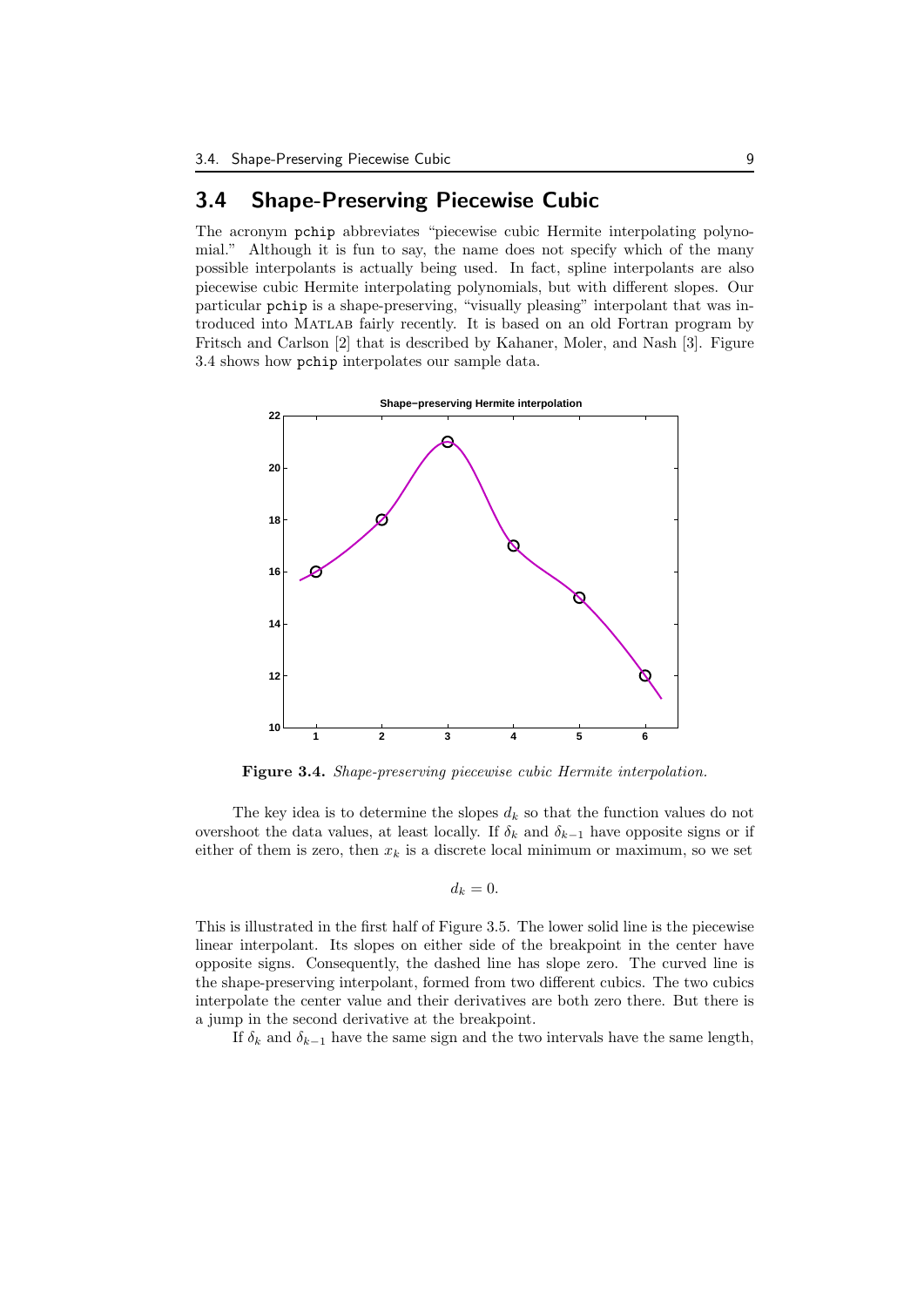then  $d_k$  is taken to be the harmonic mean of the two discrete slopes:

$$
\frac{1}{d_k} = \frac{1}{2} \left( \frac{1}{\delta_{k-1}} + \frac{1}{\delta_k} \right).
$$

In other words, at the breakpoint, the reciprocal slope of the Hermite interpolant is the average of the reciprocal slopes of the piecewise linear interpolant on either side. This is shown in the other half of Figure 3.5. At the breakpoint, the reciprocal slope of the piecewise linear interpolant changes from 1 to 5. The reciprocal slope of the dashed line is 3, the average of 1 and 5. The shape-preserving interpolant is formed from the 2 cubics that interpolate the center value and that have slope equal to 1*/*3 there. Again, there is a jump in the second derivative at the breakpoint.



**Figure 3.5.** *Slopes for* pchip*.*

If  $\delta_k$  and  $\delta_{k-1}$  have the same sign, but the two intervals have different lengths, then  $d_k$  is a weighted harmonic mean, with weights determined by the lengths of the two intervals:

$$
\frac{w_1 + w_2}{d_k} = \frac{w_1}{\delta_{k-1}} + \frac{w_2}{\delta_k},
$$

where

$$
w_1 = 2h_k + h_{k-1}, \ w_2 = h_k + 2h_{k-1}.
$$

This defines the pchip slopes at interior breakpoints, but the slopes  $d_1$  and  $d_n$ at either end of the data interval are determined by a slightly different, one-sided analysis. The details are in pchiptx.m.

#### **3.5 Cubic Spline**

Our other piecewise cubic interpolating function is a *cubic spline*. The term "spline" refers to an instrument used in drafting. It is a thin, flexible wooden or plastic tool that is passed through given data points and defines a smooth curve in between. The physical spline minimizes potential energy subject to the interpolation constraints. The corresponding mathematical spline must have a continuous second derivative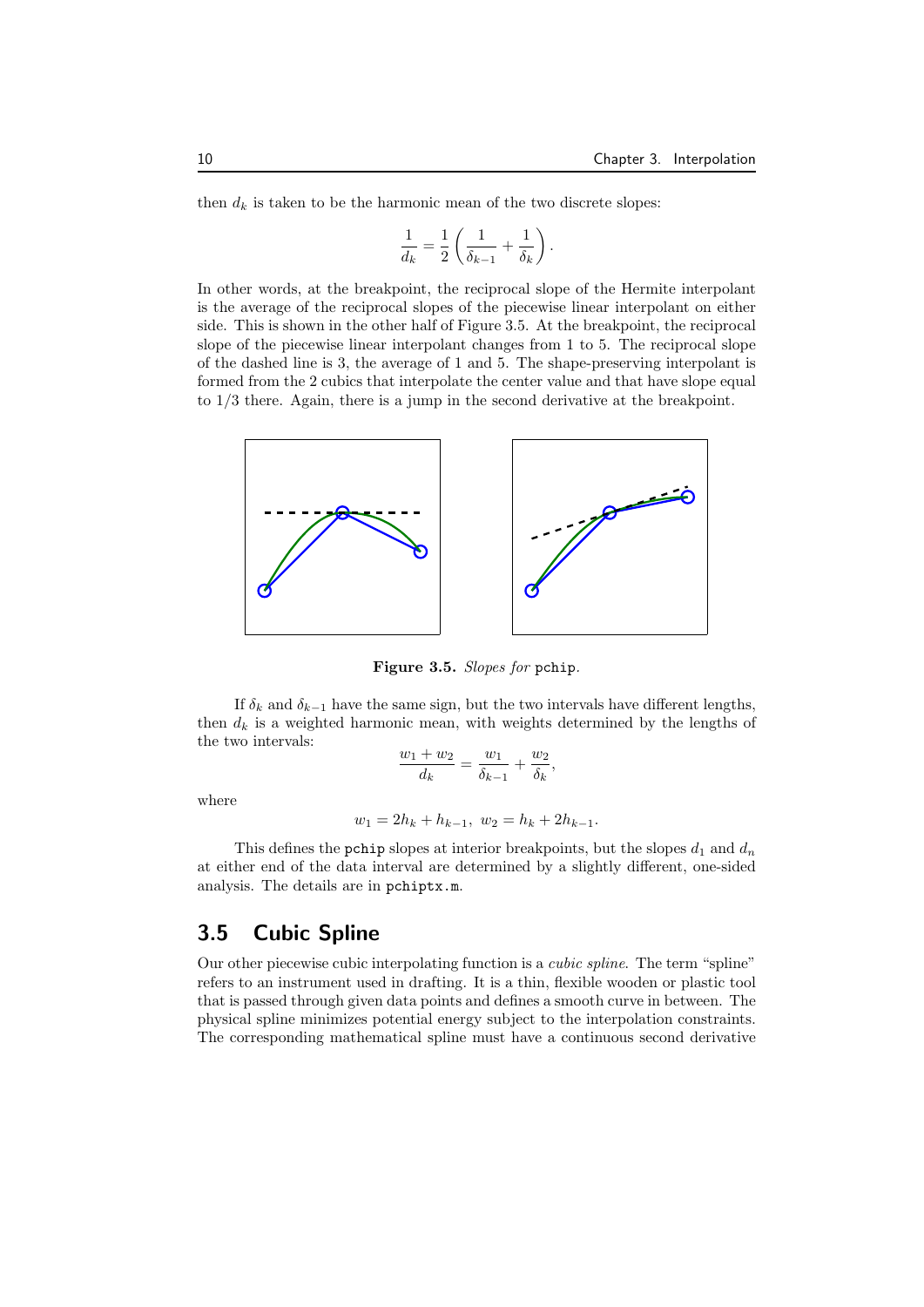and satisfy the same interpolation constraints. The breakpoints of a spline are also referred to as its *knots*.

The world of splines extends far beyond the basic one-dimensional, cubic, interpolatory spline we are describing here. There are multidimensional, high-order, variable knot, and approximating splines. A valuable expository and reference text for both the mathematics and the software is *A Practical Guide to Splines* by Carl de Boor [1]. De Boor is also the author of the spline function and the Spline Toolbox for MATLAB.

Figure 3.6 shows how spline interpolates our sample data.



**Figure 3.6.** *Cubic spline interpolation.*

The first derivative  $P'(x)$  of our piecewise cubic function is defined by different formulas on either side of a knot  $x_k$ . Both formulas yield the same value  $d_k$  at the knots, so  $P'(x)$  is continuous.

On the *k*th subinterval, the second derivative is a linear function of  $s = x - x_k$ :

$$
P''(x) = \frac{(6h - 12s)\delta_k + (6s - 2h)d_{k+1} + (6s - 4h)d_k}{h^2}.
$$

If  $x = x_k$ ,  $s = 0$  and

$$
P''(x_k+) = \frac{6\delta_k - 2d_{k+1} - 4d_k}{h_k}.
$$

The plus sign in  $x_k$ + indicates that this is a one-sided derivative. If  $x = x_{k+1}$ ,  $s = h_k$  and

$$
P''(x_{k+1}-) = \frac{-6\delta_k + 4d_{k+1} + 2d_k}{h_k}
$$

*.*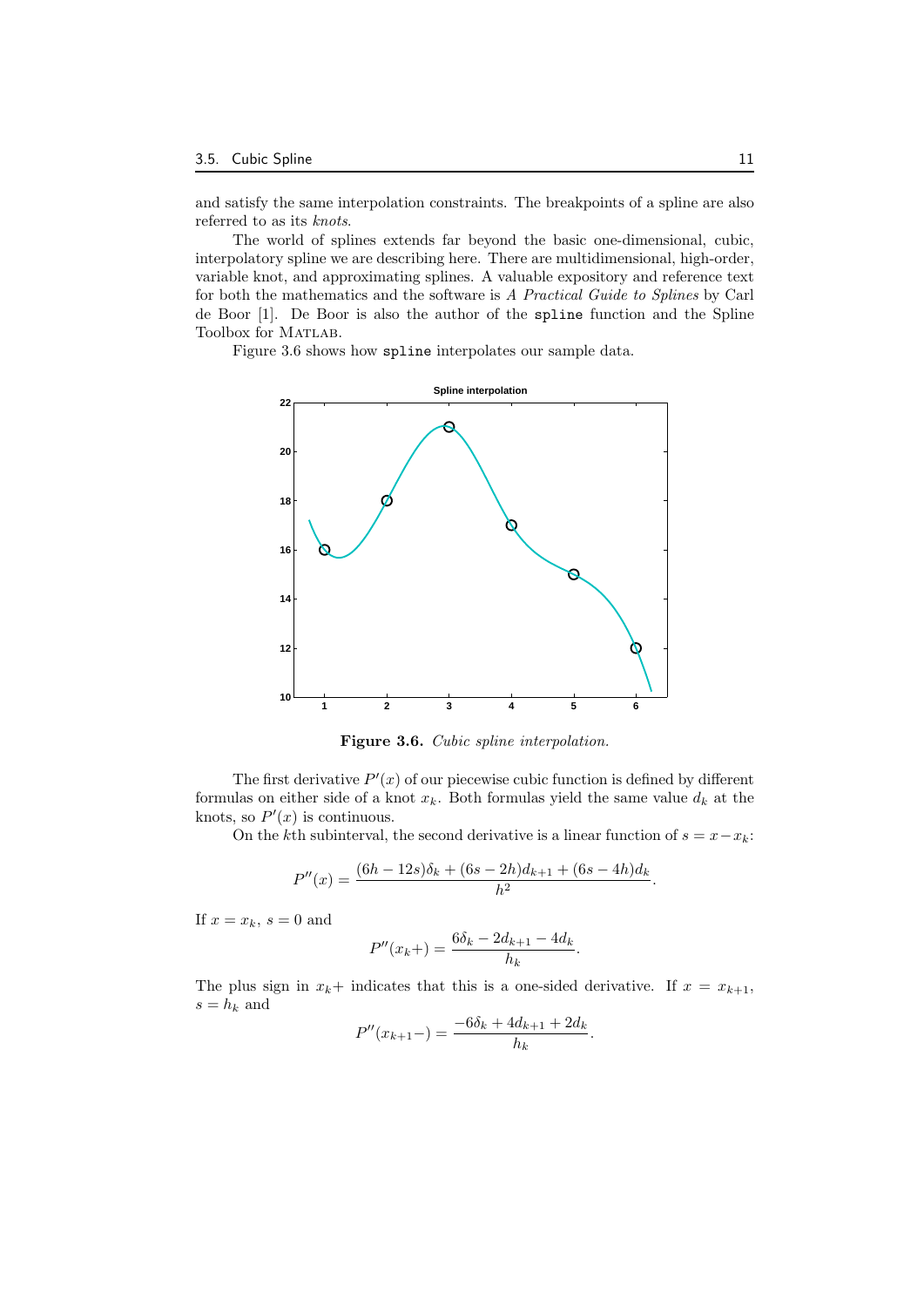On the  $(k-1)$ st interval,  $P''(x)$  is given by a similar formula involving  $\delta_{k-1}, d_k$ , and  $d_{k-1}$ . At the knot  $x_k$ ,

$$
P''(x_{k-}) = \frac{-6\delta_{k-1} + 4d_k + 2d_{k-1}}{h_{k-1}}.
$$

Requiring  $P''(x)$  to be continuous at  $x = x_k$  means that

$$
P''(x_k+) = P''(x_k-).
$$

This leads to the condition

$$
h_k d_{k-1} + 2(h_{k-1} + h_k) d_k + h_{k-1} d_{k+1} = 3(h_k \delta_{k-1} + h_{k-1} \delta_k).
$$

If the knots are equally spaced, so that  $h_k$  does not depend on  $k$ , this becomes

$$
d_{k-1} + 4d_k + d_{k+1} = 3\delta_{k-1} + 3\delta_k.
$$

Like our other interpolants, the slopes  $d_k$  of a spline are closely related to the differences  $\delta_k$ . In the spline case, they are a kind of running average of the  $\delta_k$ 's.

The preceding approach can be applied at each interior knot  $x_k$ ,  $k = 2, \ldots, n - 1$ 1, to give *n −* 2 equations involving the *n* unknowns *dk*. As with pchip, a different approach must be used near the ends of the interval. One effective strategy is known as "not-a-knot." The idea is to use a single cubic on the first two subintervals,  $x_1 \leq x \leq x_3$ , and on the last two subintervals,  $x_{n-2} \leq x \leq x_n$ . In effect,  $x_2$  and  $x_{n-1}$  are not knots. If the knots are equally spaced with all  $h_k = 1$ , this leads to

$$
d_1 + 2d_2 = \frac{5}{2}\delta_1 + \frac{1}{2}\delta_2
$$

and

$$
2d_{n-1} + d_n = \frac{1}{2}\delta_{n-2} + \frac{5}{2}\delta_{n-1}.
$$

The details if the spacing is not equal to one are in splinetx.m.

With the two end conditions included, we have *n* linear equations in *n* unknowns:

$$
Ad=r.
$$

The vector of unknown slopes is

$$
d=\begin{pmatrix}d_1\\ d_2\\\vdots\\ d_n\end{pmatrix}.
$$

The coefficient matrix *A* is tridiagonal:

$$
A = \begin{pmatrix} h_2 & h_2 + h_1 & & & \\ h_2 & 2(h_1 + h_2) & h_1 & & \\ & h_3 & 2(h_2 + h_3) & h_2 & \\ & & \ddots & \ddots & \ddots \\ & & & h_{n-1} & 2(h_{n-2} + h_{n-1}) & h_{n-2} \\ & & & & h_{n-1} + h_{n-2} & h_{n-2} \end{pmatrix}.
$$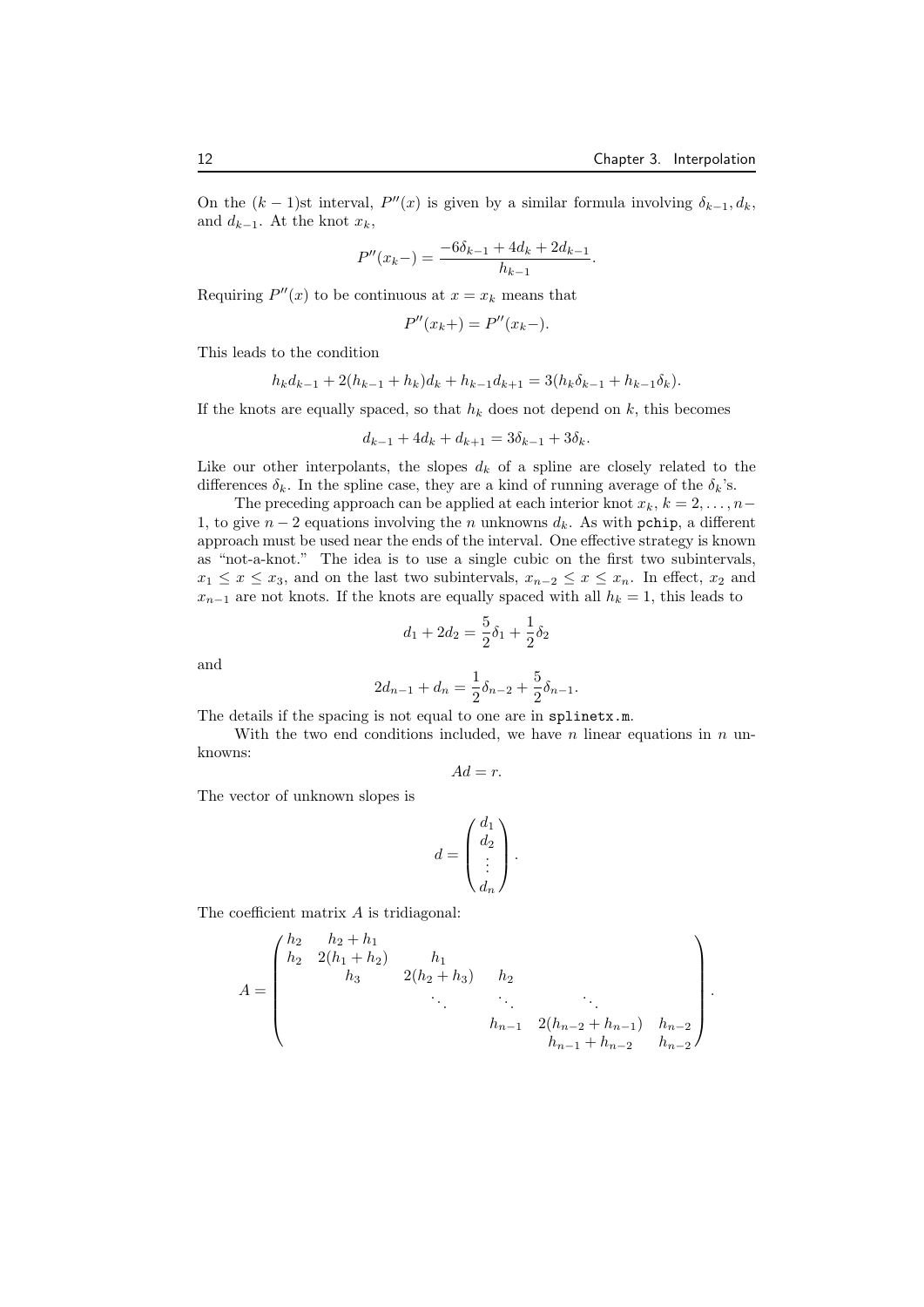The right-hand side is

$$
r = 3 \begin{pmatrix} r_1 \\ h_2 \delta_1 + h_1 \delta_2 \\ h_3 \delta_2 + h_2 \delta_3 \\ \vdots \\ h_{n-1} \delta_{n-2} + h_{n-2} \delta_{n-1} \\ r_n \end{pmatrix}.
$$

The two values  $r_1$  and  $r_n$  are associated with the end conditions.

If the knots are equally spaced with all  $h_k = 1$ , the coefficient matrix is quite simple:

$$
A = \begin{pmatrix} 1 & 2 & & & & \\ 1 & 4 & 1 & & & \\ & 1 & 4 & 1 & & \\ & & \ddots & \ddots & \ddots & \\ & & & 1 & 4 & 1 \\ & & & & 2 & 1 \end{pmatrix}
$$

*.*

The right-hand side is

$$
r=3\left(\begin{array}{c} \frac{5}{6}\delta_1+\frac{1}{6}\delta_2\\ \delta_1+\delta_2\\ \delta_2+\delta_3\\ \vdots\\ \delta_{n-2}+\delta_{n-1}\\ \frac{1}{6}\delta_{n-2}+\frac{5}{6}\delta_{n-1}\end{array}\right).
$$

In our textbook function, splinetx, the linear equations defining the slopes are solved with the tridisolve function introduced in Chapter 2, Linear Equations. In the spline functions distributed with MATLAB and the Spline Toolbox, the slopes are computed by the MATLAB backslash operator

 $d = A\$ r

Because most of the elements of *A* are zero, it is appropriate to store *A* in a *sparse* data structure. The backslash operator can then take advantage of the tridiagonal structure and solve the linear equations in time and storage proportional to *n*, the number of data points.

Figure 3.7 compares the spline interpolant,  $s(x)$ , with the pchip interpolant,  $p(x)$ . The difference between the functions themselves is barely noticeable. The first derivative of spline,  $s'(x)$ , is smooth, while the first derivative of pchip,  $p'(x)$ , is continuous, but shows "kinks." The spline second derivative  $s''(x)$  is continuous, while the pchip second derivative  $p''(x)$  has jumps at the knots. Because both functions are piecewise cubics, their third derivatives,  $s'''(x)$  and  $p'''(x)$ , are piecewise constant. The fact that  $s'''(x)$  takes on the same values in the first two intervals and the last two intervals reflects the "not-a-knot" spline end conditions.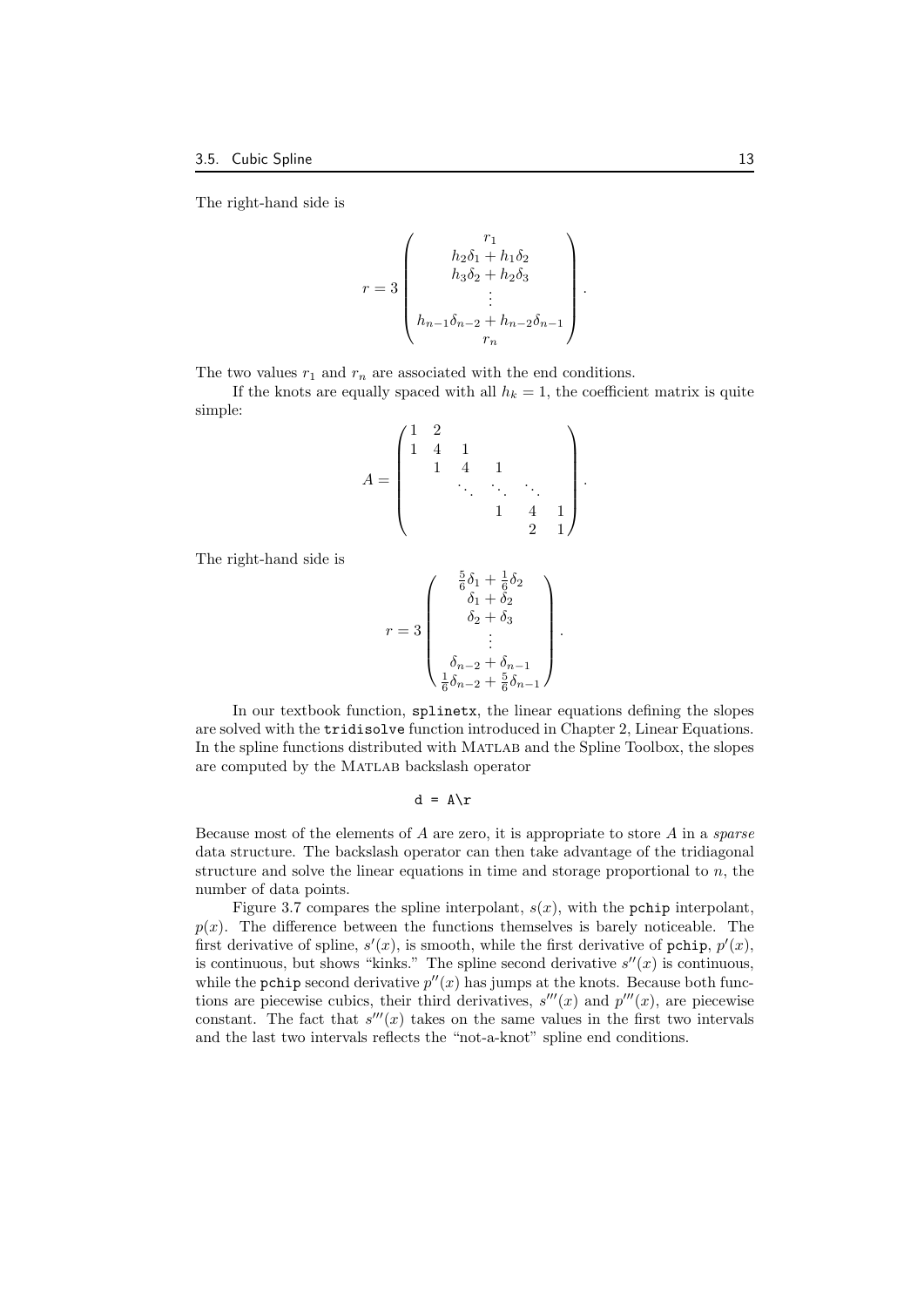

**Figure 3.7.** *The spline and* pchip *interpolants, and their first three derivatives.*

## **3.6 pchiptx, splinetx**

The M-files pchiptx and splinetx are both based on piecewise cubic Hermite interpolation. On the *k*th interval, this is

$$
P(x) = \frac{3hs^2 - 2s^3}{h^3}y_{k+1} + \frac{h^3 - 3hs^2 + 2s^3}{h^3}y_k
$$

$$
+ \frac{s^2(s-h)}{h^2}d_{k+1} + \frac{s(s-h)^2}{h^2}d_k,
$$

where  $s = x - x_k$  and  $h = h_k$ . The two functions differ in the way they compute the slopes,  $d_k$ . Once the slopes have been computed, the interpolant can be efficiently evaluated using the power form with the local variable *s*:

$$
P(x) = y_k + sd_k + s^2c_k + s^3b_k,
$$

where the coefficients of the quadratic and cubic terms are

$$
c_k = \frac{3\delta_k - 2d_k - d_{k+1}}{h},
$$
  

$$
b_k = \frac{d_k - 2\delta_k + d_{k+1}}{h^2}.
$$

Here is the first portion of code for pchiptx. It calls an internal subfunction to compute the slopes, then computes the other coefficients, finds a vector of interval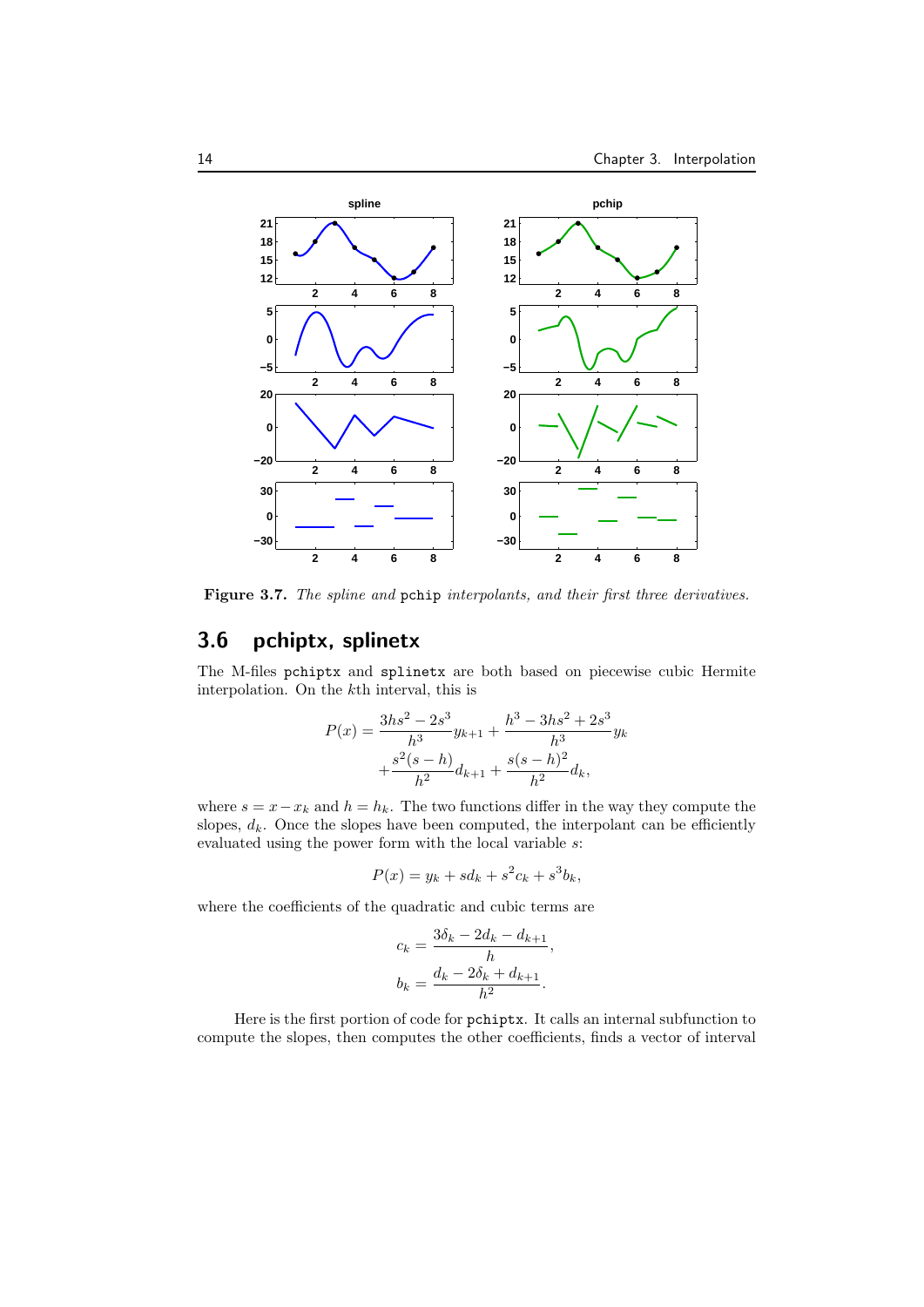indices, and evaluates the interpolant. After the preamble, this part of the code for splinetx is the same.

```
function v = \text{pchiptx}(x, y, u)%PCHIPTX Textbook piecewise cubic Hermite interpolation.
% v = \text{pchiptx}(x, y, u) finds the shape-preserving piecewise
% P(x), with P(x(j)) = y(j), and returns v(k) = P(u(k)).
%
% See PCHIP, SPLINETX.
% First derivatives
 h = diff(x);delta = diff(y)./h;
  d = pchipslopes(h, delta);
% Piecewise polynomial coefficients
  n = length(x);c = (3*delta - 2*d(1:n-1) - d(2:n))./h;b = (d(1:n-1) - 2*delta + d(2:n))./h.<sup>2</sup>;
% Find subinterval indices k so that x(k) \leq u \leq x(k+1)k = ones(size(u)):
  for j = 2:n-1k(x(j) \leq u) = j;end
% Evaluate interpolant
  s = u - x(k);
```
The code for computing the pchip slopes uses the weighted harmonic mean at interior breakpoints and a one-sided formula at the endpoints.

 $v = y(k) + s.*(d(k) + s.*(c(k) + s.*b(k)))$ ;

```
function d = pchipslopes(h,delta)
% PCHIPSLOPES Slopes for shape-preserving Hermite cubic
% pchipslopes(h,delta) computes d(k) = P'(x(k)).
% Slopes at interior points
% delta = diff(y)./diff(x).
% d(k) = 0 if delta(k-1) and delta(k) have opposites
% signs or either is zero.
% d(k) = weighted harmonic mean of delta(k-1) and
% delta(k) if they have the same sign.
```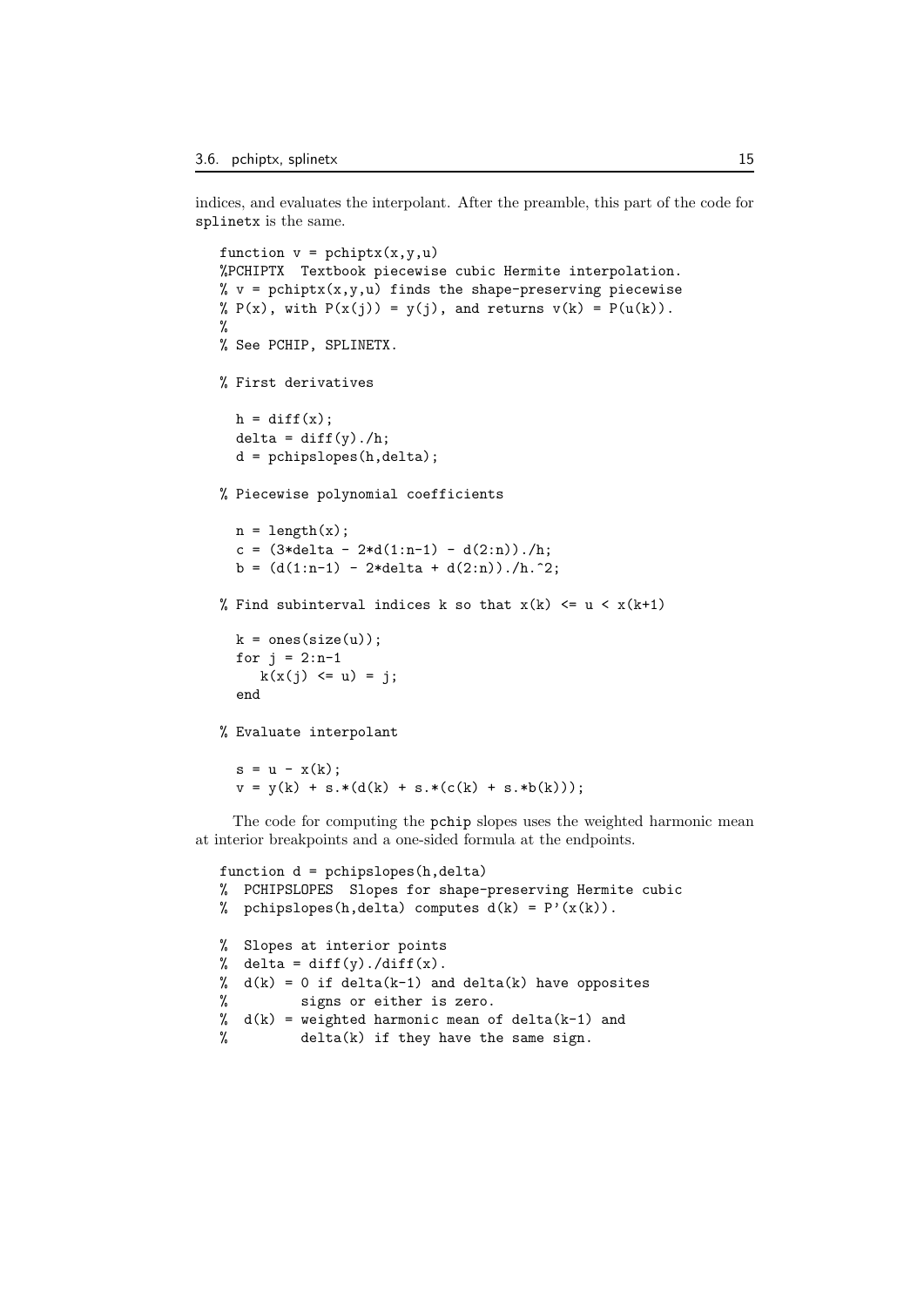```
n = length(h)+1;d = zeros(size(h));
   k = \text{find}(\text{sign}(\text{delta}(1:n-2)) \cdot \text{sign}(\text{delta}(2:n-1)) > 0) + 1;w1 = 2*h(k)+h(k-1);w2 = h(k)+2*h(k-1);d(k) = (w1+w2)./(w1./delta(k-1) + w2./delta(k));
% Slopes at endpoints
   d(1) = pchipend(h(1),h(2),delta(1),delta(2));
   d(n) = pchipend(h(n-1), h(n-2), delta(n-1), delta(n-2));function d = pchipend(h1,h2,del1,del2)
% Noncentered, shape-preserving, three-point formula.
   d = ((2*h1+h2)*del1 - h1*del2)/(h1+h2);if sign(d) = sign(del1)d = 0;elseif (sign(del1)~=sign(del2))&(abs(d)>abs(3*del1))
      d = 3*del1;end
```
The splinetx M-file computes the slopes by setting up and solving a tridiagonal system of simultaneous linear equations.

```
function d = splineslopes(h, delta);
% SPLINESLOPES Slopes for cubic spline interpolation.
% splineslopes(h,delta) computes d(k) = S'(x(k)).
% Uses not-a-knot end conditions.
% Diagonals of tridiagonal system
  n = length(h)+1;a = zeros(size(h)); b = a; c = a; r = a;a(1:n-2) = h(2:n-1);a(n-1) = h(n-2)+h(n-1);b(1) = h(2);
  b(2:n-1) = 2*(h(2:n-1)+h(1:n-2));b(n) = h(n-2);c(1) = h(1) + h(2);
   c(2:n-1) = h(1:n-2);% Right-hand side
```

```
r(1) = ((h(1)+2*c(1))*h(2)*delta(1)+...h(1)^2*delta(2))/c(1);r(2:n-1) = 3*(h(2:n-1).*delta(1:n-2)+...
```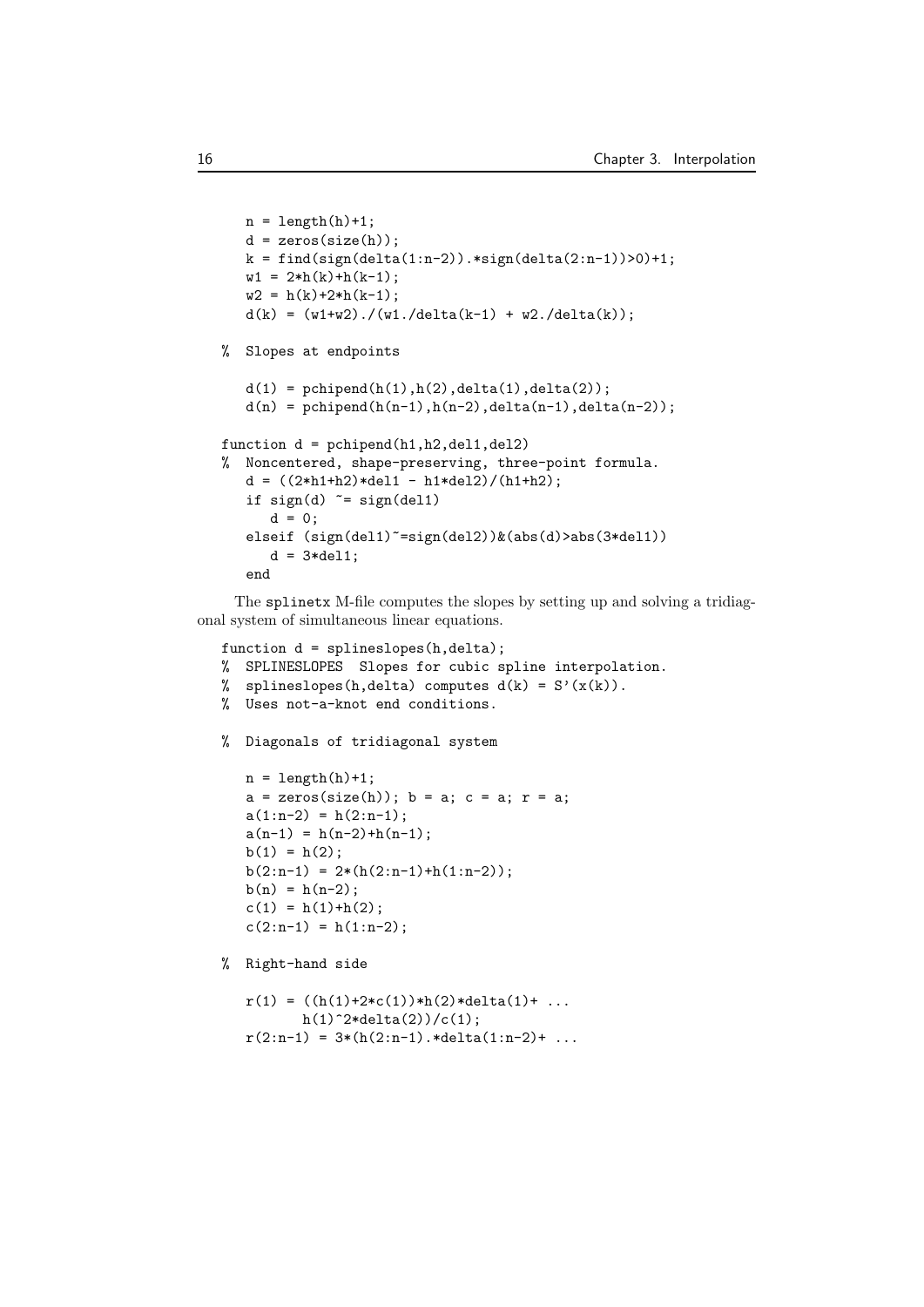

**Figure 3.8.** *Four interpolants.*

```
h(1:n-2). *delta(2:n-1));
r(n) = (h(n-1)^{2}*delta(n-2)+ \ldots(2*a(n-1)+h(n-1))*h(n-2)*delta(n-1))/a(n-1);
```
% Solve tridiagonal linear system

```
d = \text{tridisolve}(a, b, c, r);
```
## **3.7 interpgui**

Figure 3.8 illustrates the tradeoff between smoothness and a somewhat subjective property that we might call *local monotonicity* or *shape preservation*.

The piecewise linear interpolant is at one extreme. It has hardly any smoothness. It is continuous, but there are jumps in its first derivative. On the other hand, it preserves the local monotonicity of the data. It never overshoots the data and it is increasing, decreasing, or constant on the same intervals as the data.

The full-degree polynomial interpolant is at the other extreme. It is infinitely differentiable. But it often fails to preserve shape, particularly near the ends of the interval.

The pchip and spline interpolants are in between these two extremes. The spline is smoother than pchip. The spline has two continuous derivatives, while pchip has only one. A discontinuous second derivative implies discontinuous cur-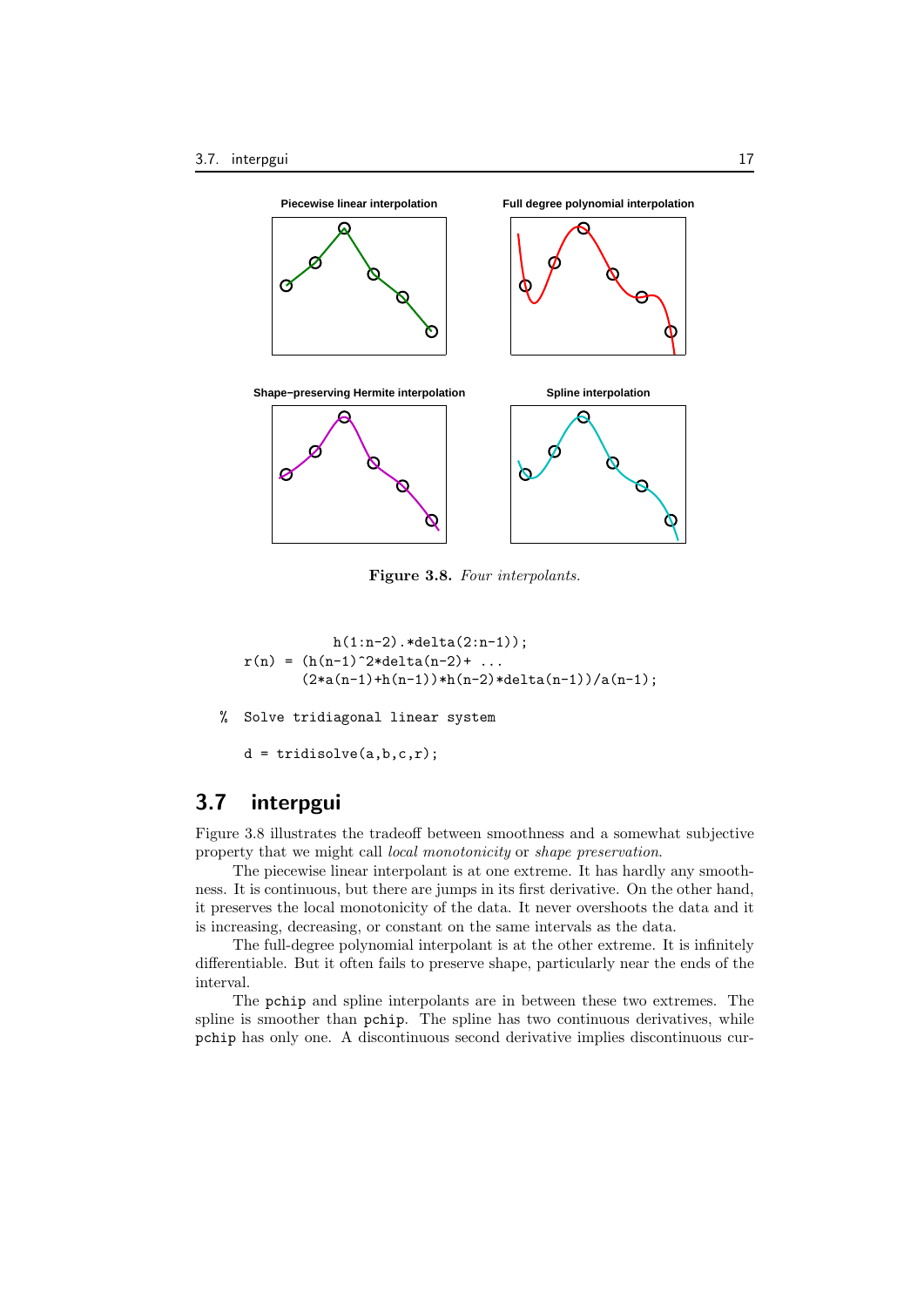

**Figure 3.9.** interpgui*.*

vature. The human eye can detect large jumps in curvature in graphs and in mechanical parts made by numerically controlled machine tools. On the other hand, pchip is guaranteed to preserve shape, but the spline might not.

The M-file interpgui allows you to experiment with the four interpolants discussed in this chapter:

- piecewise linear interpolant,
- *•* full-degree interpolating polynomial,
- *•* piecewise cubic spline,
- *•* shape-preserving piecewise cubic.

The program can be initialized in several different ways:

- *•* With no arguments, interpgui starts with 8 zeros.
- *•* With a scalar argument, interpgui(n) starts with n zeros.
- *•* With one vector argument, interpgui(y) starts with equally spaced x's.
- *•* With two arguments, interpgui(x,y) starts with a plot of y versus x.

After initialization, the interpolation points can be varied with the mouse. If x has been specified, it remains fixed. Figure 3.9 is the initial plot generated by our example data.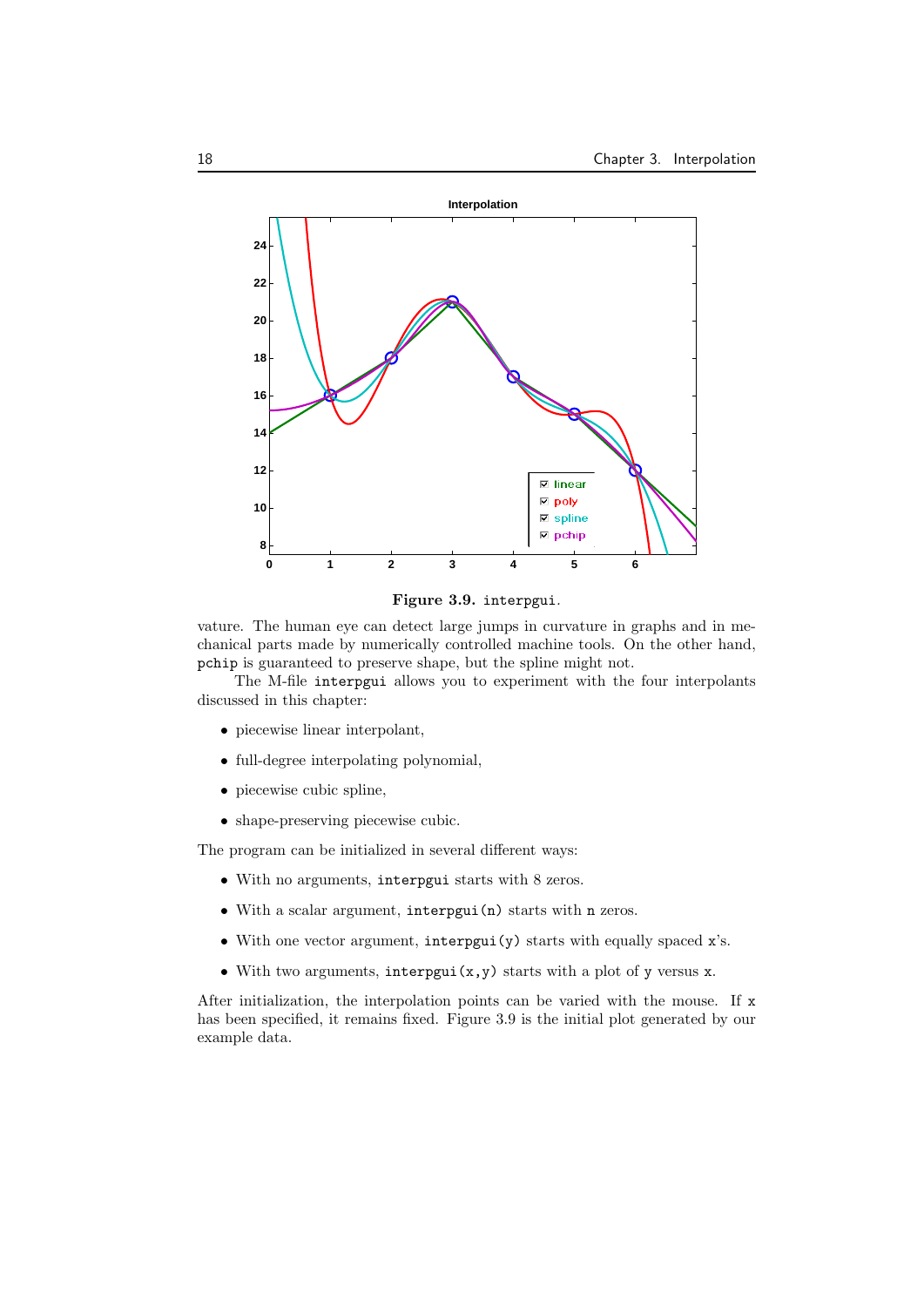#### **Exercises**

- 3.1. Reproduce Figure 3.8, with four subplots showing the four interpolants discussed in this chapter.
- 3.2. Tom and Ben are twin boys born on October 27, 2001. Here is a table of their weights, in pounds and ounces, over their first few months.

| % |  | Date |                                          | Tom   | Ben             |             |
|---|--|------|------------------------------------------|-------|-----------------|-------------|
|   |  |      | $W = \left[10\right.27\left.2001\right]$ | 5 10  |                 | 48          |
|   |  |      | 11 19 2001                               | 74    |                 | 5 11        |
|   |  |      | 12 03 2001                               | 8 1 2 |                 | 6 4         |
|   |  |      | 12 20 2001                               | 10 14 |                 | 8 7         |
|   |  |      | 01 09 2002                               | 12 13 | 10 <sub>3</sub> |             |
|   |  |      | 01 23 2002                               | 14 8  | $12 \quad 0$    |             |
|   |  |      | 03 06 2002                               | 16 10 |                 | $13 \t10$ : |

You can use datenum to convert the date in the first three columns to a serial date number measuring time in days.

 $t = d$ atenum $(W(:, [3 1 2]))$ ;

Make a plot of their weights versus time, with circles at the data points and the pchip interpolating curve in between. Use datetick to relabel the time axis. Include a title and a legend. The result should look something like Figure 3.10.

3.3. (a) Interpolate these data by each of the four interpolants discussed in this chapter: piecelin, polyinterp, splinetx, and pchiptx. Plot the results for  $-1 \leq x \leq 1$ .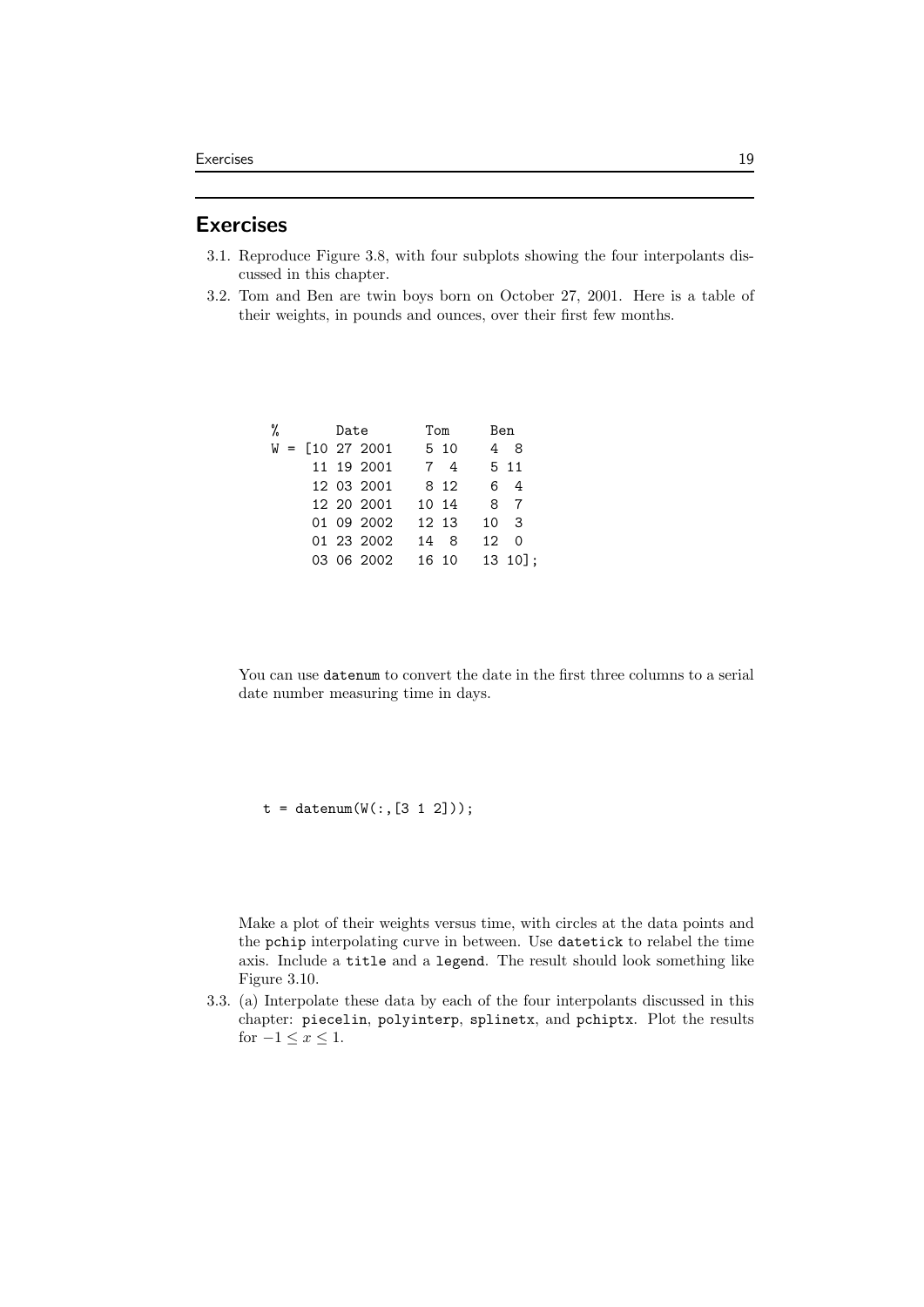

**Figure 3.10.** *Twins' weights.*

| x       | y         |
|---------|-----------|
| $-1.00$ | $-1.0000$ |
| -0.96   | $-0.1512$ |
| -0.65   | 0.3860    |
| 0.10    | 0.4802    |
| 0.40    | 0.8838    |
| 1.00    | 1.0000    |

(b) What are the values of each of the four interpolants at  $x = -0.3$ ? Which of these values do you prefer? Why?

(c) The data were actually generated from a low-degree polynomial with integer coefficients. What is that polynomial?

3.4. Make a plot of your hand. Start with

```
figure('position',get(0,'screensize'))
axes('position',[0 0 1 1])
[x,y] = ginput;
```
Place your hand on the computer screen. Use the mouse to select a few dozen points outlining your hand. Terminate the ginput with a carriage return. You might find it easier to trace your hand on a piece of paper and then put the paper on the computer screen. You should be able to see the ginput cursor through the paper. (Save these data. We will refer to them in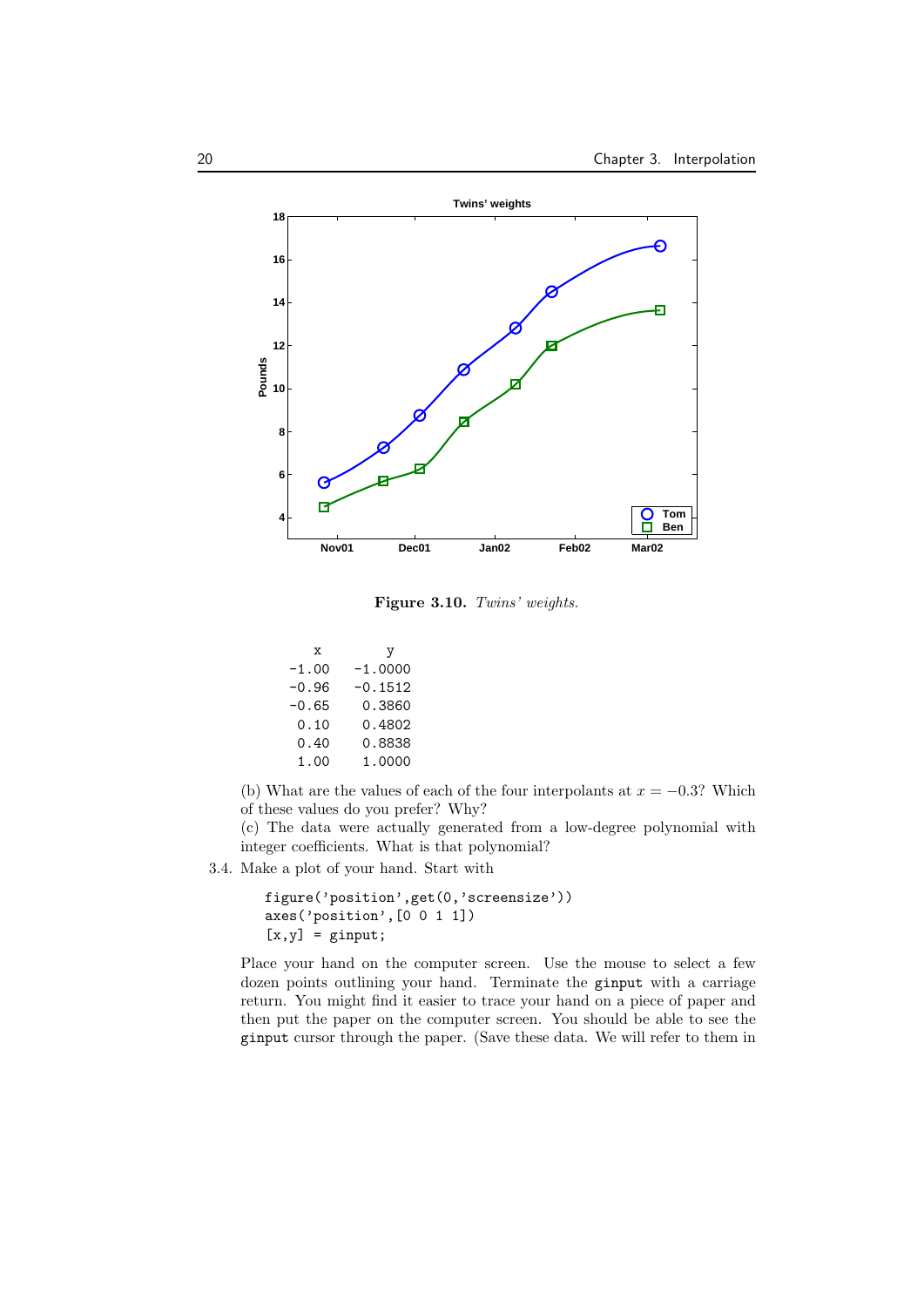other exercises later in this book.)



**Figure 3.11.** *A hand.*

Now think of x and y as two functions of an independent variable that goes from one to the number of points you collected. You can interpolate both functions on a finer grid and plot the result with

```
n = length(x);s = (1:n);
t = (1: .05:n);
u = splinetx(s,x,t);
v = splinetx(s,y,t);
clf reset
plot(x,y,'.'',u,v,'-'');
```
Do the same thing with pchiptx. Which do you prefer? Figure 3.11 is the plot of my hand. Can you tell if it was done with splinetx or pchiptx?

3.5. The previous exercise uses the data index number as the independent variable for two-dimensional parametric interpolation. This exercise uses, instead, the angle  $\theta$  from polar coordinates. In order to do this, the data must be centered so that they lie on a curve that is *starlike* with respect to the origin, that is, every ray emanating from the origin meets the data only once. This means that you must be able to find values  $x_0$  and  $y_0$  so that the MATLAB statements

 $x = x - x0$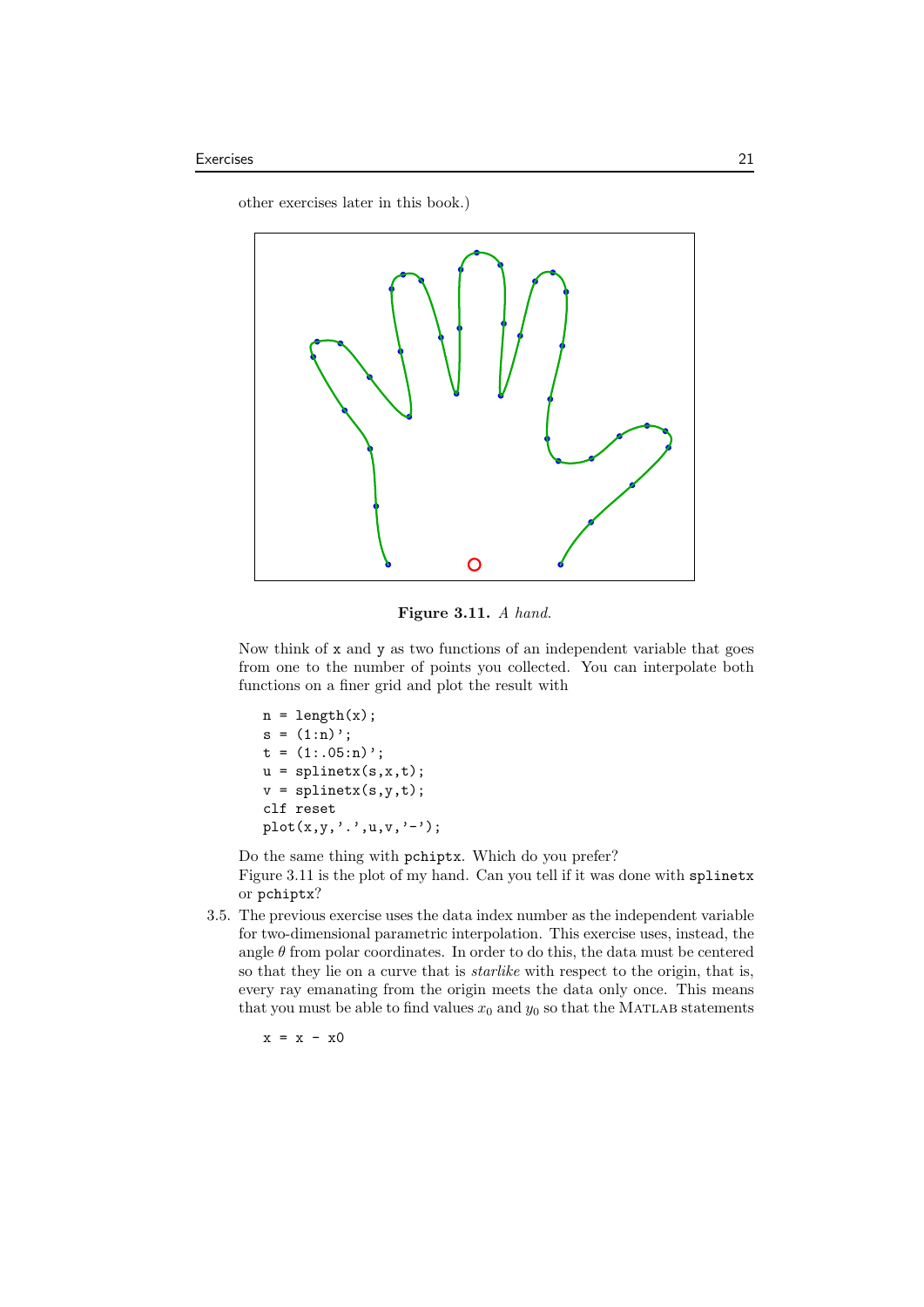```
y = y - y0theta = atan2(y, x)r = sqrt(x.^2 + y.^2)plot(theta,r)
```
produce a set of points that can be interpolated with a single-valued function,  $r = r(\theta)$ . For the data obtained by sampling the outline of your hand, the point  $(x_0, y_0)$  is located near the base of your palm. See the small circle in Figure 3.11. Furthermore, in order to use splinetx and pchiptx, it is also necessary to order the data so that theta is monotonically increasing. Choose a subsampling increment, delta, and let

```
t = (theta(1):delta:theta(end));
p = \text{pchiptx}(\text{theta}, r, t);s =splinetx(theta,r,t);
```
Examine two plots:

plot(theta,r,'o',t,[p s],'-')

and

```
plot(x,y,'o',p.*cos(t),p.*sin(t),'-',...s.*cos(t),s.*sin(t),'-'')
```
Compare this approach with the one used in the previous exercise. Which do you prefer? Why?

3.6. This exercise requires the Symbolic Toolbox.

(a) What does vandal(n) compute and how does it compute it?

(b) Under what conditions on x is the matrix vander $(x)$  nonsingular?

- 3.7. Prove that the interpolating polynomial is unique. That is, if  $P(x)$  and  $Q(x)$ are two polynomials with degree less than *n* that agree at *n* distinct points, then they agree at all points.
- 3.8. Give convincing arguments that each of the following descriptions defines the *same* polynomial, the Chebyshev polynomial of degree five,  $T_5(x)$ . Your arguments can involve analytic proofs, symbolic computation, numeric computation, or all three. Two of the representations involve the golden ratio,

$$
\phi = \frac{1 + \sqrt{5}}{2}.
$$

(a) Power form basis:

$$
T_5(x) = 16x^5 - 20x^3 + 5x.
$$

(b) Relation to trigonometric functions:

$$
T_5(x) = \cos(5 \cos^{-1} x).
$$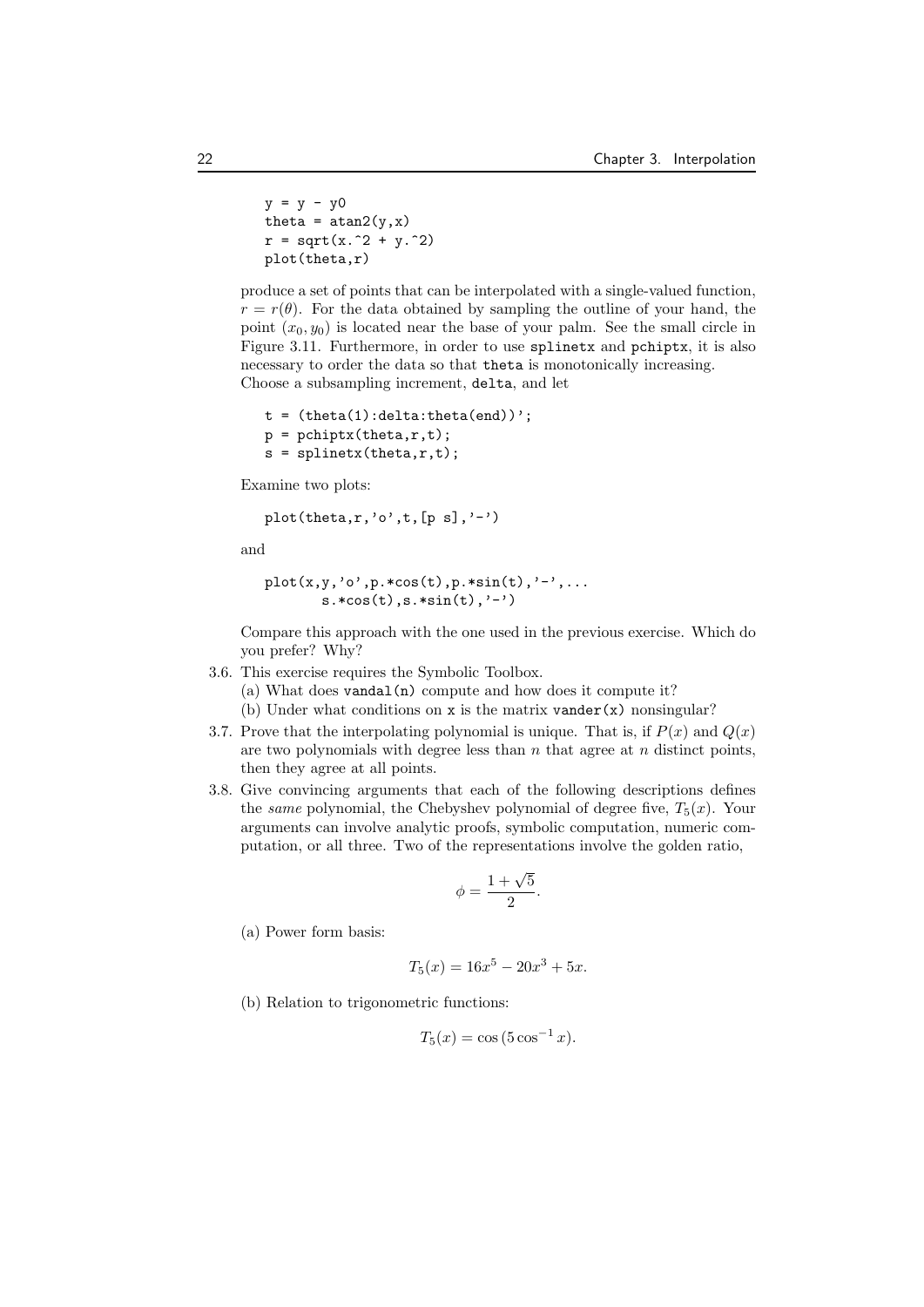(c) Horner representation:

$$
T_5(x) = (((16x + 0)x - 20)x + 0)x + 5)x + 0.
$$

(d) Lagrange form:

$$
x_1, x_6 = \pm 1,
$$
  
\n
$$
x_2, x_5 = \pm \phi/2,
$$
  
\n
$$
x_3, x_4 = \pm (\phi - 1)/2,
$$
  
\n
$$
y_k = (-1)^k, k = 1, ..., 6,
$$
  
\n
$$
T_5(x) = \sum_k \left( \prod_{j \neq k} \frac{x - x_j}{x_k - x_j} \right) y_k.
$$

(e) Factored representation:

$$
z_1, z_5 = \pm \sqrt{(2 + \phi)/4},
$$
  
\n
$$
z_2, z_4 = \pm \sqrt{(3 - \phi)/4},
$$
  
\n
$$
z_3 = 0,
$$
  
\n
$$
T_5(x) = 16 \prod_{1}^{5} (x - z_k).
$$

(f) Three-term recurrence:

$$
T_0(x) = 1,
$$
  
\n
$$
T_1(x) = x,
$$
  
\n
$$
T_n(x) = 2xT_{n-1}(x) - T_{n-2}(x) \text{ for } n = 2, ..., 5.
$$

3.9. The M-file rungeinterp.m provides an experiment with a famous polynomial interpolation problem due to Carl Runge. Let

$$
f(x) = \frac{1}{1 + 25x^2},
$$

and let  $P_n(x)$  denote the polynomial of degree  $n-1$  that interpolates  $f(x)$  at *n* equally spaced points on the interval  $-1 \leq x \leq 1$ . Runge asked whether, as *n* increases,  $P_n(x)$  converges to  $f(x)$ . The answer is yes for some *x*, but no for others.

(a) For what *x* does  $P_n(x) \to f(x)$  as  $n \to \infty$ ?

(b) Change the distribution of the interpolation points so that they are not equally spaced. How does this affect convergence? Can you find a distribution so that  $P_n(x) \to f(x)$  for all *x* in the interval?

3.10. We skipped from piecewise linear to piecewise cubic interpolation. How far can you get with the development of piecewise quadratic interpolation?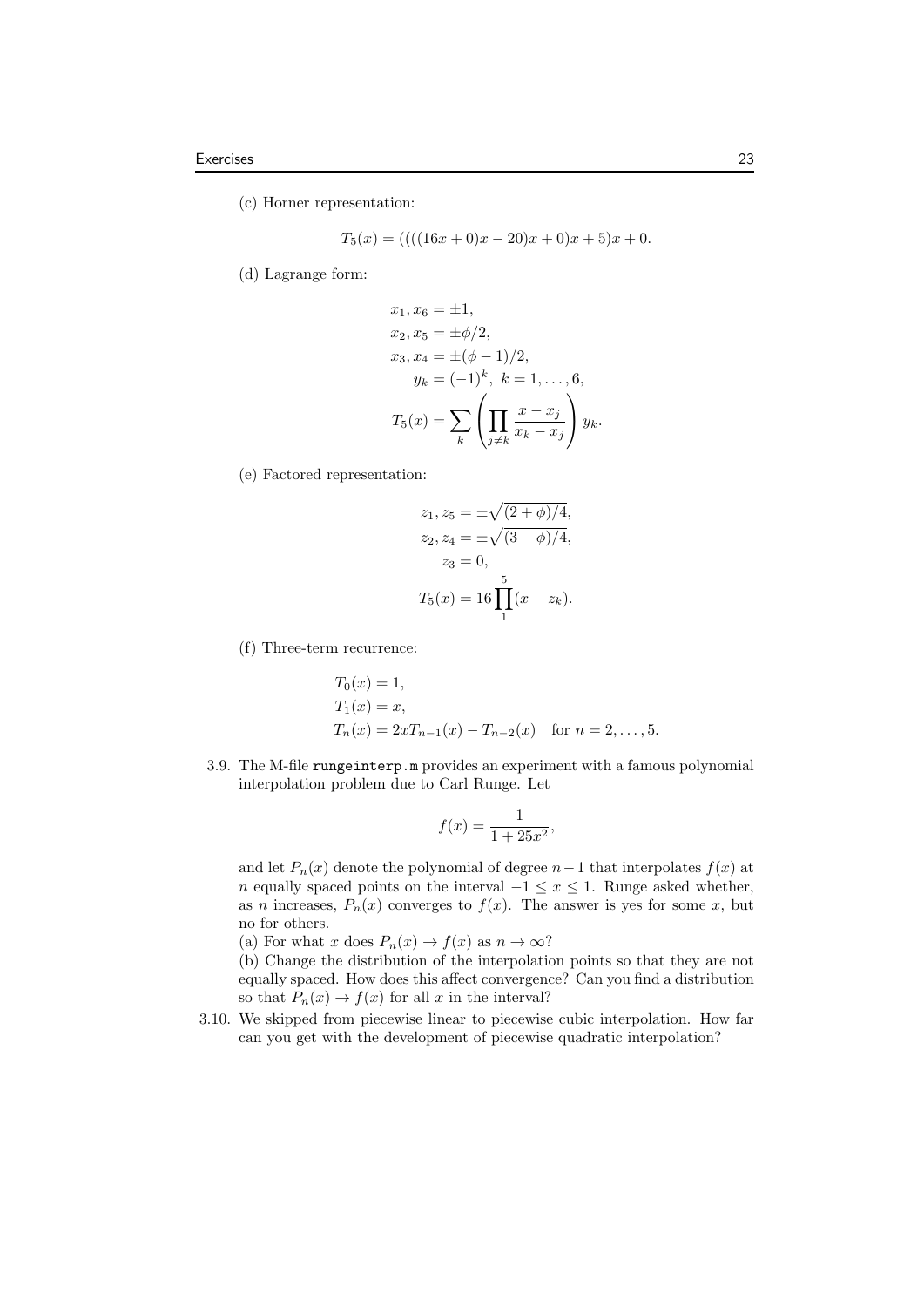3.11. Modify splinetx and pchiptx so that, if called with two output arguments, they produce both the value of the interpolant and its first derivative. That is,

 $[v, vprime] = pchiptx(x, y, u)$ 

and

$$
[v, vprime] = splinet x(x, y, u)
$$

compute  $P(u)$  and  $P'(u)$ .

- 3.12. Modify splinetx and pchiptx so that, if called with only two input arguments, they produce PP, the piecewise polynomial structure produced by the standard MATLAB functions spline and pchip and used by ppval.
- 3.13. (a) Create two functions perpchip and perspline by modifying pchiptx and splinetx to replace the one-sided and not-a-knot end conditions with *periodic* boundary conditions. This requires that the given data have

$$
y_n = y_1
$$

and that the resulting interpolant be periodic. In other words, for all *x*,

$$
P(x + \Delta) = P(x),
$$

where

$$
\Delta = x_n - x_1.
$$

The algorithms for both pchip and spline involve calculations with  $y_k$ ,  $h_k$ , and  $\delta_k$  to produce slopes  $d_k$ . With the periodicity assumption, all of these quantities become periodic functions, with period  $n-1$ , of the subscript  $k$ . In other words, for all *k*,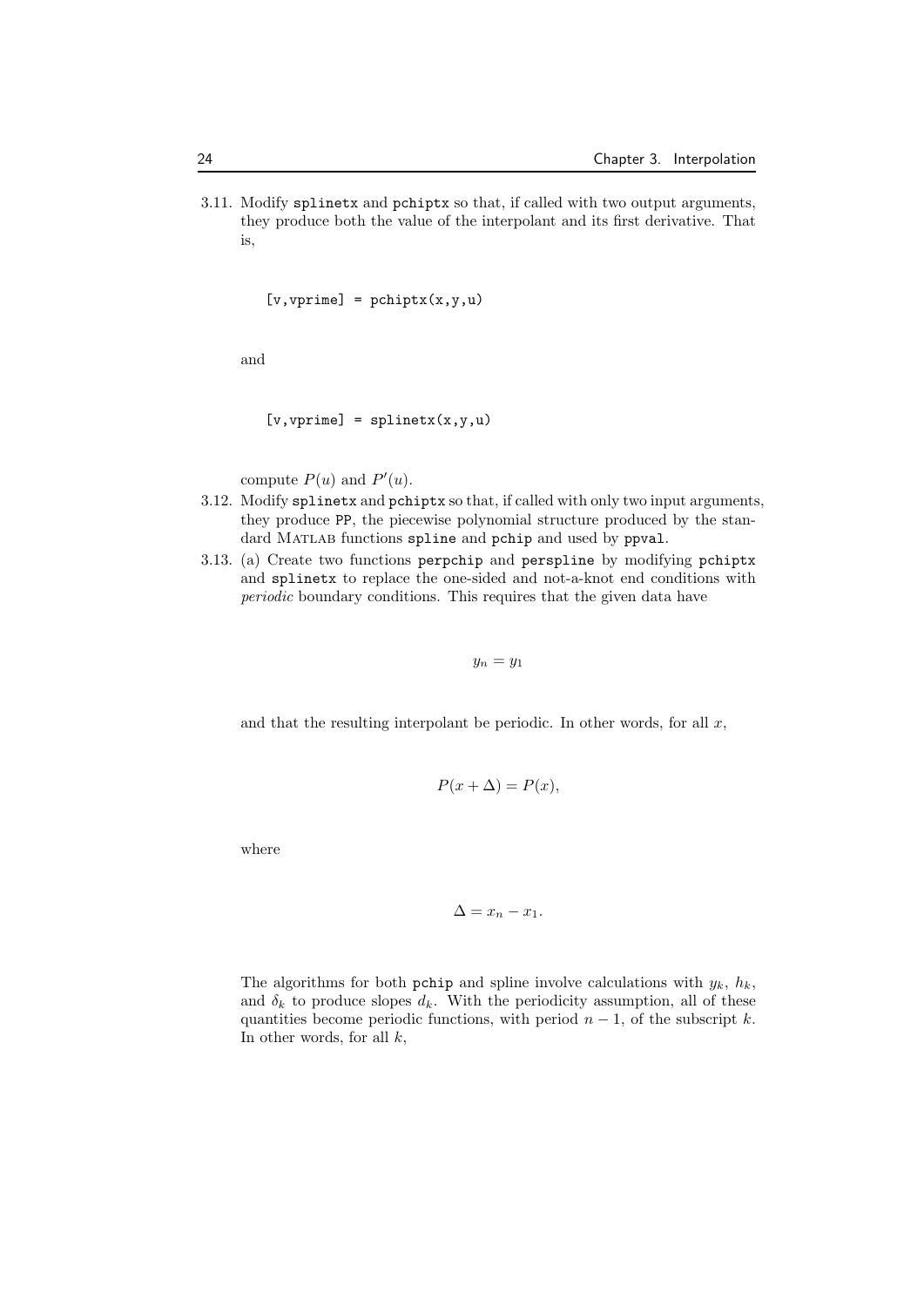$$
y_k = y_{k+n-1},
$$
  
\n
$$
h_k = h_{k+n-1},
$$
  
\n
$$
\delta_k = \delta_{k+n-1},
$$
  
\n
$$
d_k = d_{k+n-1}.
$$

This makes it possible to use the same calculations at the endpoints that are used at the interior points in the nonperiodic situation. The special case code for the end conditions can be eliminated and the resulting M-files are actually much simpler.

For example, the slopes  $d_k$  for pchip with equally spaced points are given by

$$
d_k = 0 \text{ if } \text{sign}(\delta_{k-1}) \neq \text{sign}(\delta_k),
$$

$$
\frac{1}{d_k} = \frac{1}{2} \left( \frac{1}{\delta_{k-1}} + \frac{1}{\delta_k} \right) \text{ if } \text{sign}(\delta_{k-1}) = \text{sign}(\delta_k).
$$

With periodicity, these formulas can also be used at the endpoints where  $k = 1$  and  $k = n$  because

$$
\delta_0 = \delta_{n-1} \text{ and } \delta_n = \delta_1.
$$

For spline, the slopes satisfy a system of simultaneous linear equations for  $k = 2, \ldots, n - 1$ :

$$
h_k d_{k-1} + 2(h_{k-1} + h_k) d_k + h_{k-1} d_{k+1} = 3(h_k \delta_{k-1} + h_{k-1} \delta_k).
$$

With periodicity, this becomes

$$
h_1d_{n-1} + 2(h_{n-1} + h_1)d_1 + h_{n-1}d_2 = 3(h_1\delta_{n-1} + h_{n-1}\delta_1)
$$

at  $k = 1$  and

$$
h_n d_{n-1} + 2(h_{n-1} + h_1)d_n + h_{n-1}d_2 = 3(h_1 \delta_{n-1} + h_{n-1} \delta_1)
$$

at  $k = n$ . The resulting matrix has two nonzero elements outside the tridiagonal structure. The additional nonzero elements in the first and last rows are  $A_{1,n-1} = h_1$  and  $A_{n,2} = h_{n-1}$ .

(b) Demonstrate that your new functions work correctly on

 $x = 0:pi/4:2*pi;$  $y = cos(x);$  $u = 0:pi/50:2*pi;$  $v = your_function(x,y,u);$  $plot(x,y,'o',u,v,'-')$ 

(c) Once you have perchip and perspline, you can use the NCM M-file interp2dgui to investigate closed-curve interpolation in two dimensions. You should find that the periodic boundary conditions do a better job of reproducing symmetries of closed curves in the plane.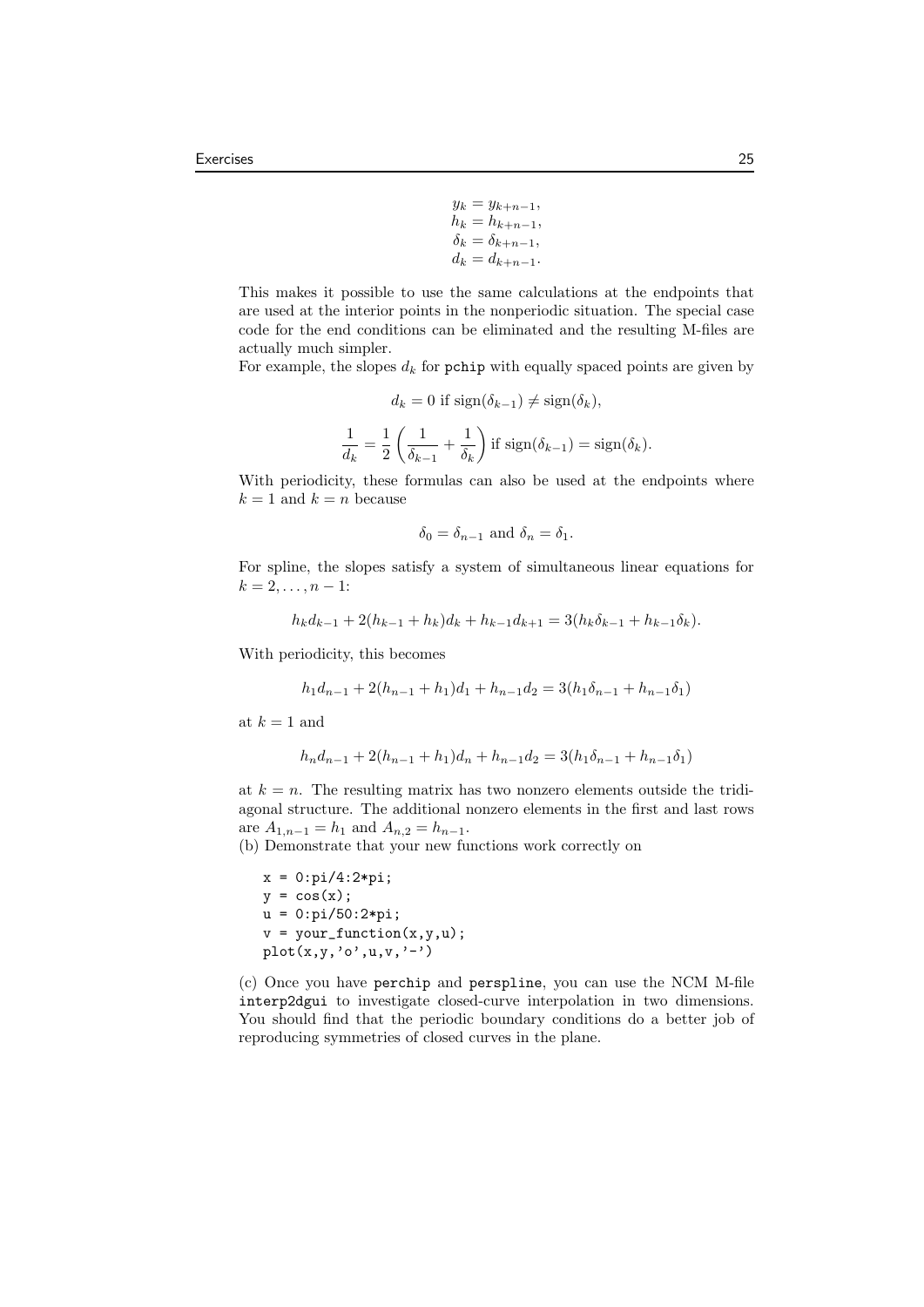3.14. (a) Modify splinetx so that it forms the full tridiagonal matrix

 $A = diag(a, -1) + diag(b, 0) + diag(c, 1)$ 

and uses backslash to compute the slopes.

(b) Monitor condest(A) as the spline knots are varied with interpgui. What happens if two of the knots approach each other? Find a data set that makes condest(A) large.

- 3.15. Modify pchiptx so that it uses a weighted average of the slopes instead of the weighted harmonic mean.
- 3.16. (a) Consider

 $x = -1:1/3:1$ interpgui(1-x.^2)

Which, if any, of the four interpolants linear, spline, pchip, and polynomial are the same? Why?

(b) Same questions for

interpgui(1-x.^4)

- 3.17. Why does interpgui(4) show only three graphs, not four, no matter where you move the points?
- 3.18. (a) If you want to interpolate census data on the interval  $1900 \le t \le 2000$ with a polynomial,

$$
P(t) = c_1 t^{10} + c_2 t^9 + \dots + c_{10} t + c_{11},
$$

you might be tempted to use the Vandermonde matrix generated by

 $t = 1900:10:2000$ 

 $V = vander(t)$ 

Why is this a really bad idea?

(b) Investigate *centering* and *scaling* the independent variable. Plot some data, pull down the **Tools** menu on the figure window, select **Basic Fitting**, and find the check box about centering and scaling. What does this check box do?

(c) Replace the variable *t* with

$$
s=\frac{t-\mu}{\sigma}.
$$

This leads to a modified polynomial  $\tilde{P}(s)$ . How are its coefficients related to those of  $P(t)$ ? What happens to the Vandermonde matrix? What values of  $\mu$  and  $\sigma$  lead to a reasonably well conditioned Vandermonde matrix? One possibility is

 $mu = mean(t)$  $signa = std(t)$ 

but are there better values?